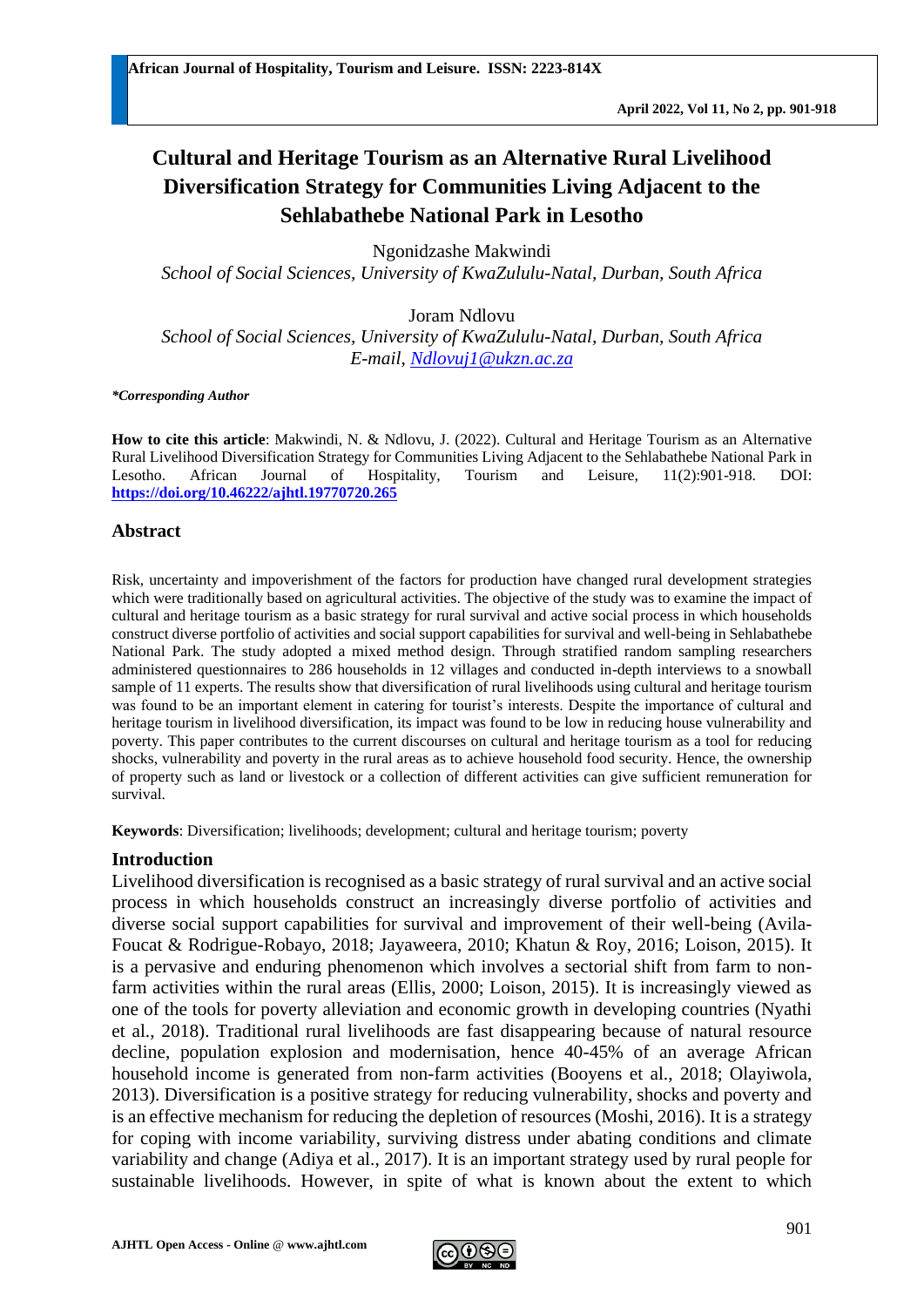

diversification is a necessary and ongoing strategy employed by rural people, it is not yet clear how diversification contributes to survival and asset accumulation (Hussein & Nelson, 1998).

While the poor are forced into diversification to cope with risk, the rich diversify to increase their welfare because they have capacity to access them (FAO, 2015). Diversification, therefore, is an involuntary response to crisis to the poor, but to the rich it is a proactive household decision to reduce risk by accumulating wealth. Livelihood strategies in the rural economy are usually a combination of natural resource use and natural assets, and land is the main factor to the transformation of livelihood strategies for poorest peasant households (Lepper & Goebel, 2010; Yang et al., 2018). Traditional rural livelihoods are disappearing due to natural resource decline, climate pressure and, also modernization (Nsom et al., 2022; Massoud et al., 2016). Agricultural production levels can no longer adequately cater especially for the teeming African population with currently 223 million people malnourished while climate change has further reduced Sub-Saharan Africa to the lowest producer of food in the world (Oluwatayo & Ojo, 2016). The task of poverty alleviation in Africa has become a moving target as the number of poor and malnourished people keeps on increasing (Oluwatayo & Ojo, 2016).

In the past, communities were able to survive through subsistence farming but now because of population and climate change, it is harder to survive, as a result, there is an urgent need for an alternative sustainable livelihood strategy (Snyman, 2012). Though tourism is not a panacea for poverty reduction in Africa, there is evidence that it has brought more benefits to the poor than critics often assert (Overseas Development Institute, 2006). Hence, this paper focuses on Sehlabathebe National Park (SNP) which belongs to the Government of Lesotho as per the Land Act of 1979. However, its control, management and administration is done by the Ministry of Tourism Environment and Culture (ICOMOS, 2013). The Park has a superlative natural beauty and the pre-glacial weathering of sandstone has naturally sculptured the rocks in amazing forms and shapes. The spectacular meandering rivers with oxbow lakes flow into a gorge forming a beautiful waterfall. The beauty and diversity of plants with colorful flowers grace Summer and Spring. The Park is well known as a Global Centre of Plant Diversity and endemism, exceptional natural beauty with its rolling high altitude grasslands and pristine steep-sided river valleys (IUCN, 2013; MTEC, 2017). High altitude makes the Park an important centre of plant endemism with 515 plant species (MTEC, 2017). Sehlabathebe National Park (SNP) is a nesting habitat for the globally endangered Bearded Vulture and Cape Vulture and is part of the biggest protected area (249.313ha) in the Southern Africa's Great Escarpment. The capacity to manage the park especially on the tourism aspect is very limited. Whilst the presence of a park manager is acceptable, but observations are that technical and support staff are hardly available onsite. Currently, there is a joint management plan in place, however its implementation has been impeded by inadequate staffing and financial resources (IUCN, 2013). The promulgation of a national park has threatened rural livelihoods, no benefits have accrued to the community and the failure for local communities to participate in conservation and tourism activities.

The main objective was to examine the impact of cultural and heritage tourism as a basic strategy for rural survival and active social process in which households construct diverse portfolio of activities and social support capabilities for survival and well-being in Sehlabathebe National Park. More specifically the paper sought to explore the impact of cultural and heritage tourism on livelihood diversification with particular focus on the economic component of tourism. Therefore, this paper contributes to livelihood diversification discourse as it explores the issue of cultural and heritage tourism as a livelihood diversification strategy at a mixed World Heritage Site.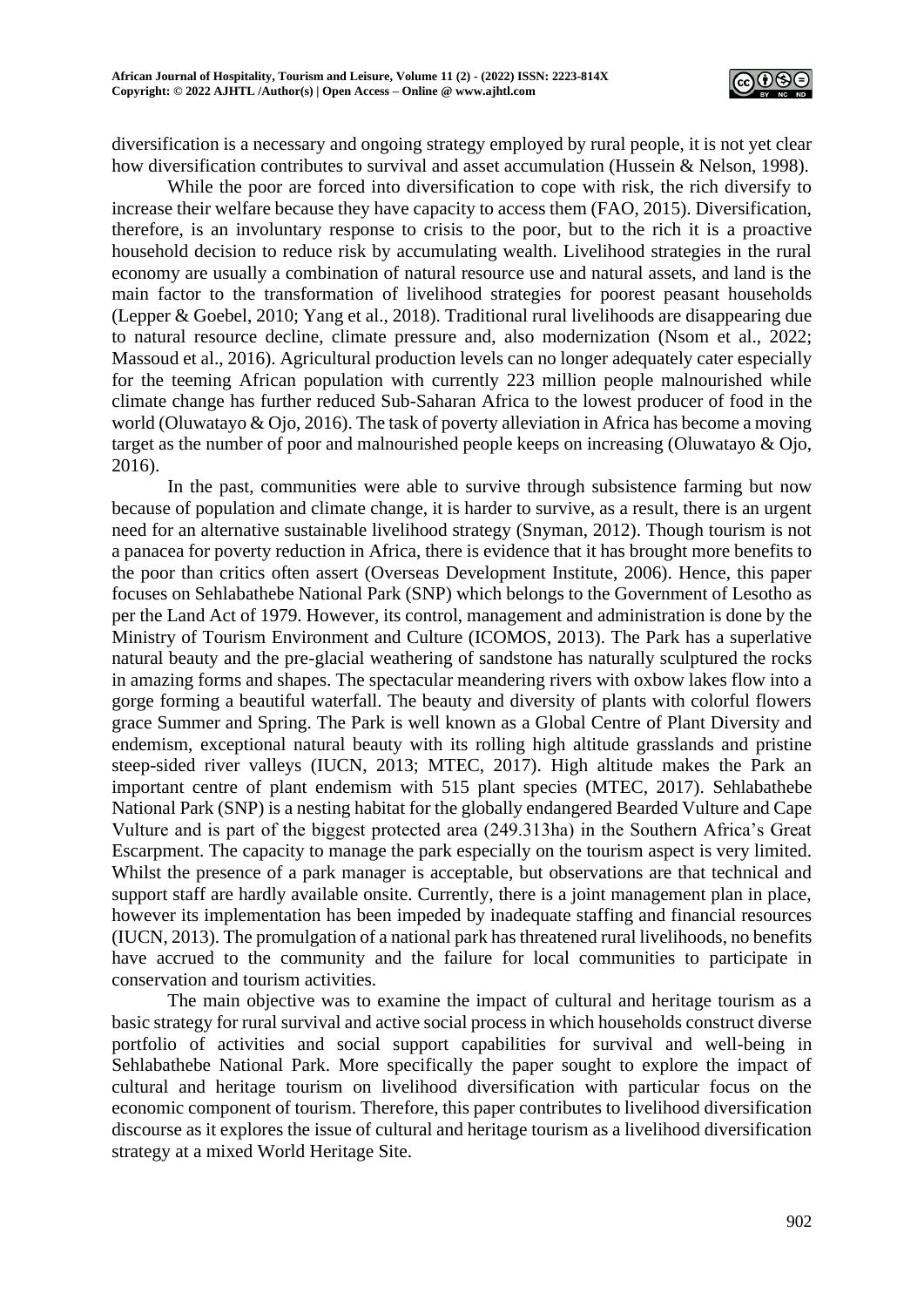

#### **Literature review**

#### *The sustainable rural livelihoods framework*

Diversification as a livelihood strategy is defined as a process in which the person or the rural family unit builds a group of activities and goods looking for better ways of living (Padilha & Hoff, 2011). There are many ways in which a household can be empowered to achieve sustainable livelihood security. The ownership of property, such as land or livestock, acquiring fishing or grazing rights and getting steady employment that gives sufficient remuneration or through a collection of different activities. The increased emphasis on rationalisation and the emphasis on profit and efficiency has forced rural communities to adopt certain strategies in order to survive. Thus, rural households have either abandoned farming and migrated or adjusted to the new economic realities. For instance, some rural households have abandoned the rural areas and migrated to urban areas. However, those who chose to remain in the rural areas, the challenges of making a living still persist (Leu, 2019).

Rural households that are endowed with a mix of available economic opportunities have used tourism entrepreneurship to complement the existing economic opportunities. For instance, tourism is often seen as a tool for poverty alleviation and community development. The use of Community-Based Tourism (CBT) is now perceived as a strategy for rural livelihoods diversification by supplementing insufficient agricultural productivity (Giampiccoli & Kalis, 2012; Lenao, 2014). CBT is a form of sustainable tourism whereby tourism is locally owned, managed and controlled for the benefit of the local community in which tourism occurs (Jugmohan, Spencer & Steyn, 2016; Lusby & Eow, 2015). The approach actively promotes local communities' participation in the tourism sector because tourism occurs on their land and is based on their cultural and natural assets (Jugmohan *et al.*, 2016; Lusby & Eow, 2015). Therefore, CBT can be viewed as a strategy for livelihood diversification due to its capability and strength to provide diversified economic sources to the local community (Amir, Osman, Bachok, Ibrahim & Zen, 2017). Nonetheless, many CBT projects in developing countries lack capacity building in accessing market and financial management which are often the key challenges in the implementation stage.

#### *Regeneration of rural areas through livelihood diversification*

Sub-Saharan Africa is peculiar for the much diversity of its environment and people; and its cultural heritage and natural areas are key value propositions to tourists (Gumede & Ezeuduji, 2021). In most African destinations there is a lot of competition for heritage products which are usually similar making the environment highly competitive. Certain countries have geopolitical and historical backgrounds that are unique for the growth of heritage tourism. Tourism has long been considered a potential means for socio-economic development and regeneration of rural areas through livelihood diversification and mention in particular is made of those affected by the decline of traditional agrarian activities (Kuuder, 2021). Most rural areas have used tourism as a means for local economic development due to its environmental and sociocultural benefits. Hence, tourism development has become a key for community sustainability. Thus, tourism has been documented as an economic development agent as it creates employment within the rural communities and creates small and medium size tourism enterprises (Matiku, Zuwarimwe & Tshipala, 2020).

Community Based Natural Resource Management (CBNRM) is designed to empower poor communities to set priorities and make decisions for the development of their natural assets to promote conservation and sustain livelihoods at the same time (Dressler, Buscher, Schoon, Brockington, Hayes, Kull, Mccarthy & Stresthay, 2010). The approach is based on the assumption that local communities conserve a resource only if it generates benefits that enhance their quality of life. Some studies have indicated that local communities are concerned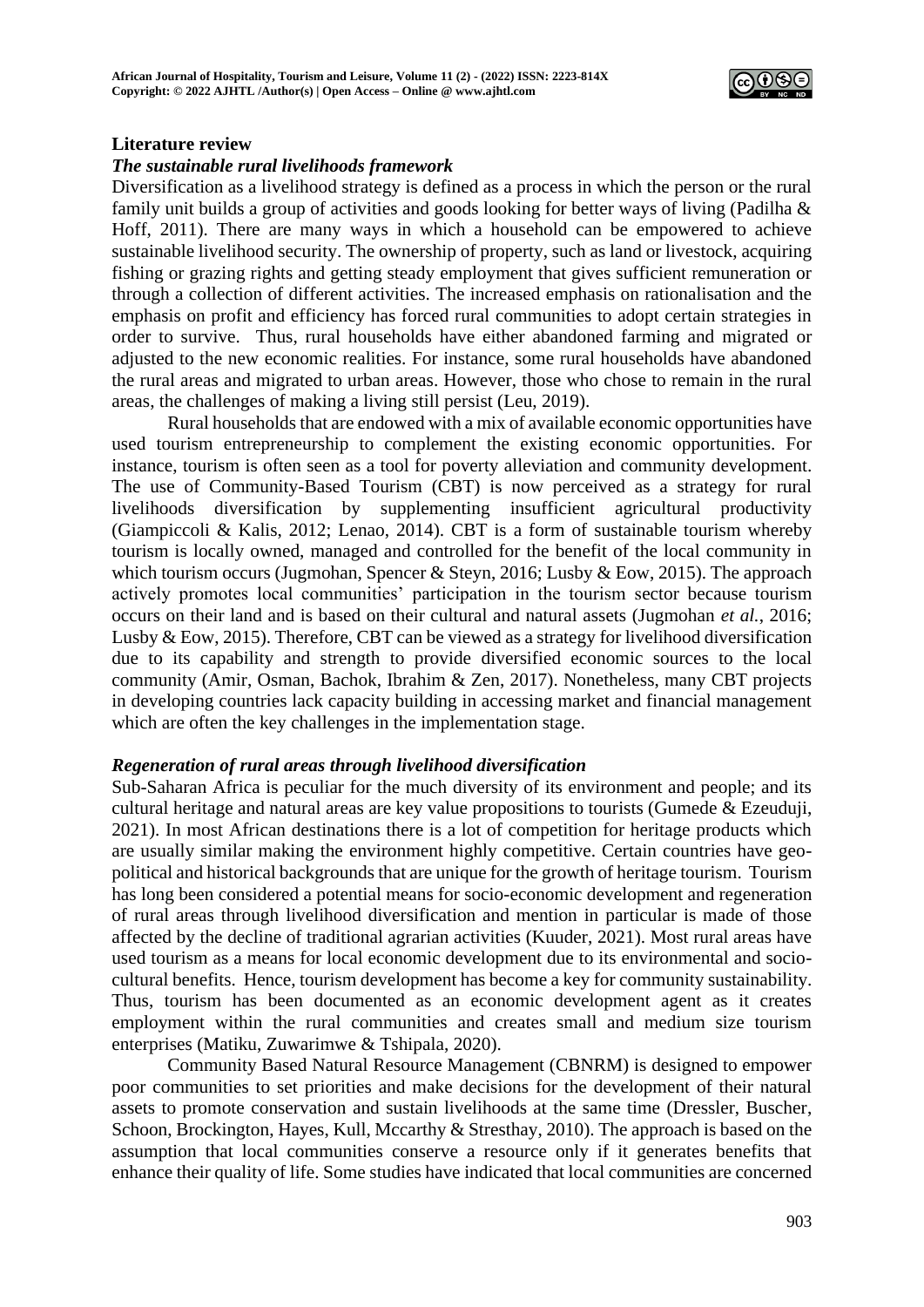

with their identity and livelihoods. For instance, Nsom et al., (2022) concluded that smallscale fishing, perceived as a way of life for fishers, was under threat, yet there was limited evidence of concerted efforts to plan and manage the potential diversification processes into tourism. Nonetheless, tourism is favoured as a diversification strategy since it combines conservation objectives with the generation of economic benefits for rural communities.

CBNRM opts for economic benefits although the initial motivation for the programme was conservation (Thakadu, 2005). The approach seeks to empower and diversify the livelihoods of the local communities through giving them back the stewardship of natural resources. However, some scholars complain that the design and implementation of CBNRM is so reconfigured that it is now failing to engage in complex issues of sustainability and social inequality and instead focuses on transferable, measurable and predictable outcomes. Consequently, poverty alleviation and conservation are compromised. In Nepal, CBNRM worsened poverty while in Zimbabwe initially, it was successful under Communal Areas Management Programme for Indigenous Resources (CAMPFIRE) before it was hijacked by the local elite (Dressler et al., 2010).

The market-based approach of public private partnership (PPP) is still embryonic in national park management but so far has promoted vibrant national parks and associated sustainable tourism (Ngwakwe & Mokgalong, 2016). PPP has provided a new alternative way of heritage financing coming from private sector (Jelincic et al., 2017) by establishing and promoting small entrepreneurs with multiple employees, small tour companies, creating considerable employment in certain communities. In the process local and sustainable jobs are created to enhance the quality of household livelihoods and reduce poverty (Larsen et al., 2019). However, the challenge is some WHSs are often better known globally than locally, hence the potential for sustainable livelihoods is often wrongly conceptualised and practised (Brown & Hay-Edie, 2013). The solution to diversify livelihoods lies in improved tourism infrastructure and robust marketing (MTEC, 2017). The key strength of this strategy is in the nexus of people, parks and poverty. It enhances, improves livelihoods through a diversity of income-generating activities.

#### *Promoting sustainable livelihoods through tourism*

Researchers such as Matiku et al. (2020) have analysed livelihood diversification using direct and indirect approaches to economic capital contribution of community-driven tourism project. On one hand direct income is classified as the income received from the direct provision of services by either the seller or service provider. On the other hand, indirect income is made up of group savings earnings, shares or dividends or even trust funds. In order for communities to fully benefit from tourism, they need to go beyond the simple management of their own resources but control them. So, through community based tourism communities can be selfreliant, financially stable and become empowered. However, most community based tourism projects have failed due to the failure to reap maximum benefits. Other reasons for failure include external control mechanisms and external management. In some cases, communities have no capacity to manage and operate community projects. Despite the above mentioned challenges, community projects can be economically viable if they are initiated and controlled by the community in order to sustain livelihoods and reduce poverty. In South Africa, tourism has been used in promoting development and conservation of natural resources in various development platforms. The Makuleke community pursued an eco-tourism joint venture with private lodges to conserve the pristine nature of the park and generate employment and significant economic benefits for the community (Matiku et al., 2020).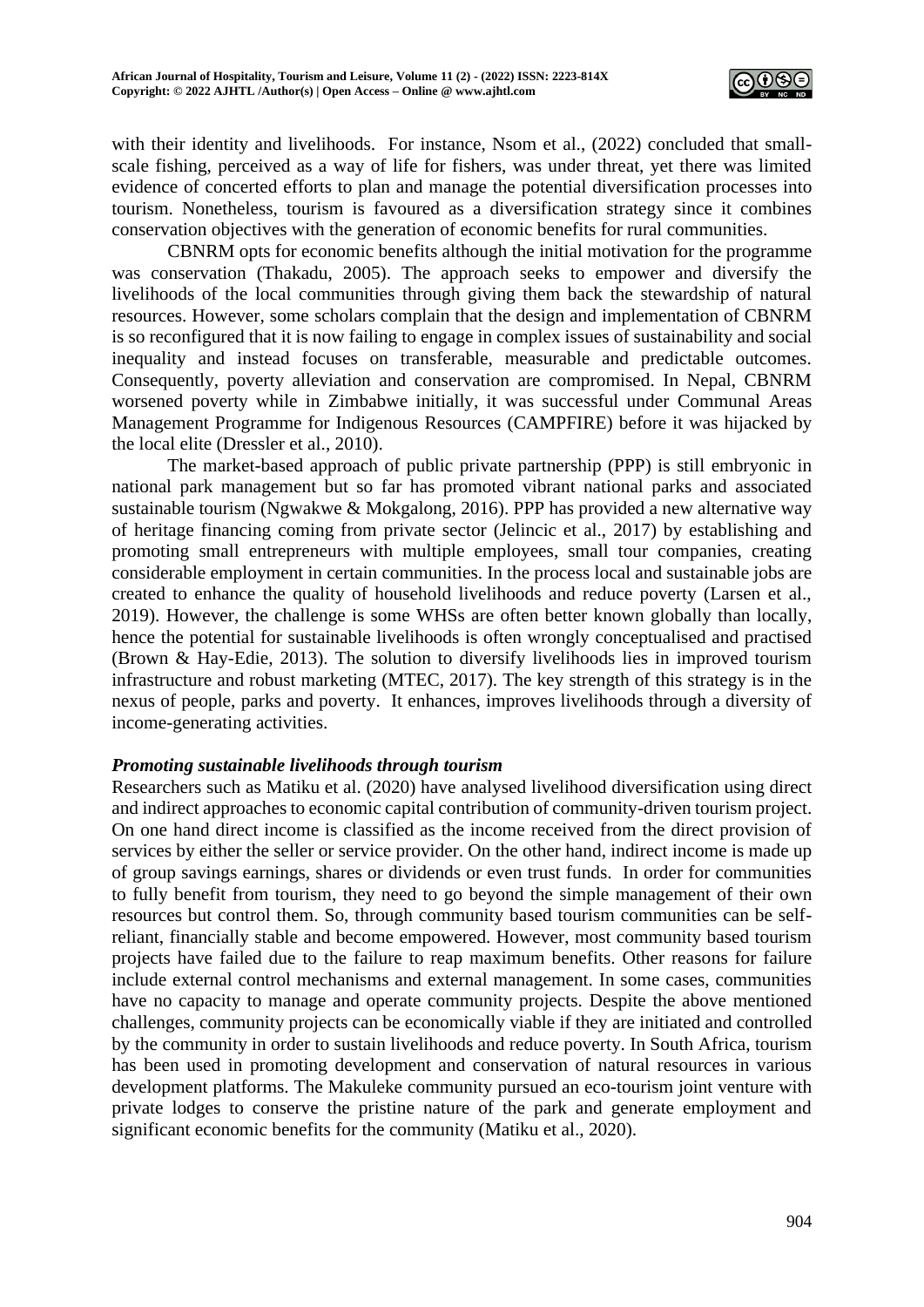

### **Methods**

This study adopts the philosophical underpinning of pragmatism which supports work that combines quantitative and qualitative methods (Doyle et al., 2009; Morgan, 2007). Fundamentally, pragmatism is a philosophy which enjoys re-formulating methods and principles to solve concrete social problems (Kalolo, 2015). The mixed method design chosen for the study is the Convergent Parallel design, whose purpose is to obtain different but complementary data to answer a single research question. Quantitative and qualitative data was collected concurrently and given equal weight, analysed separately and integrated at the level of overall interpretation (Halcom & Hickman, 2015; Salmon, 2016).

The complexity of human behavior can only be more accurately portrayed by the use of mixed methods design because it is not only rewarding and rich in data, but also powerful in explanation (Gallaher & WinklerPrins, 2015; Yee-Lee et al., 2011). The research population which comprises 12 rural villages of Sehlabathebe National Park constitute a complex social setting which requires analysis that is supported by diverse perspectives which can only be derived from mixed methods research (Sammonset al., 2005). The targeted population comprises 12 rural villages with 792 households of Khomo-Phatsoa Council (Lesotho Bureau of Statistics, 2006). These are the villages that are adjacent Sehlabathebe National Park.

The study adopted stratified random sampling, a probability sampling technique which is utilised when the population on which sampling is applied is heterogeneous as a whole but can be divided into homogenous strata (Pirzadehet al., 2011). The population of the study has 792 households which comprises 12 villages. The population is heterogeneous. Each village has a different distance from the Park and is headed by a different chief. However, there is relative homogeneity in each village which forms a stratum which makes the stratified random sampling technique for this household survey appropriate. From a population of 792 households, according to Krejcie and Morgan (1970)'s table of sample size determination, the sample size is 260 with Confidence level of 95%. When 10% (26) non-response rate was added, the final sample amounted to 286 (Gillet al., 2010). The Krejcie and Morgan (1970)'s formula below was also used to get the sample.

s=X<sup>2</sup> NP (1-P) /  $d^2$  (N—1) +X<sup>2</sup> P (1—P) Where;

 $s =$  required sample size.

 $X =$  the table value of chi-square for 1 degree of freedom at the desired confidence

level  $(0.05 = 3.841)$ .

 $N =$  the population size.

 $P =$  the population proportion (assumed to be 0.50 since this would provide the maximum sample size

 $d =$  the degree of accuracy expressed as proportion  $(0.05)$ 

For qualitative sampling, the researcher used both purposive and snow ball sampling respectively. Snowballing is a good sampling technique when the study is on perceptions and the participants are elites as is in this study (Dragan & Isaic-Maniu, 2013). The total sample size reached for interviews was 11. Interviews provided the interviewer with an opportunity to ask extra questions in the event that a new line of inquiry propped up during the interview. This enabled the researcher to determine whether or not participants were comfortable with the questions, also to establish their understanding of the questions. The instrument used for collecting quantitative data was the researcher-administered questionnaire. A questionnaire is a set of structured questions designed to be answered by participants on their own or through face-to-face interviews. Permission letters were sought from the Ministry of Tourism,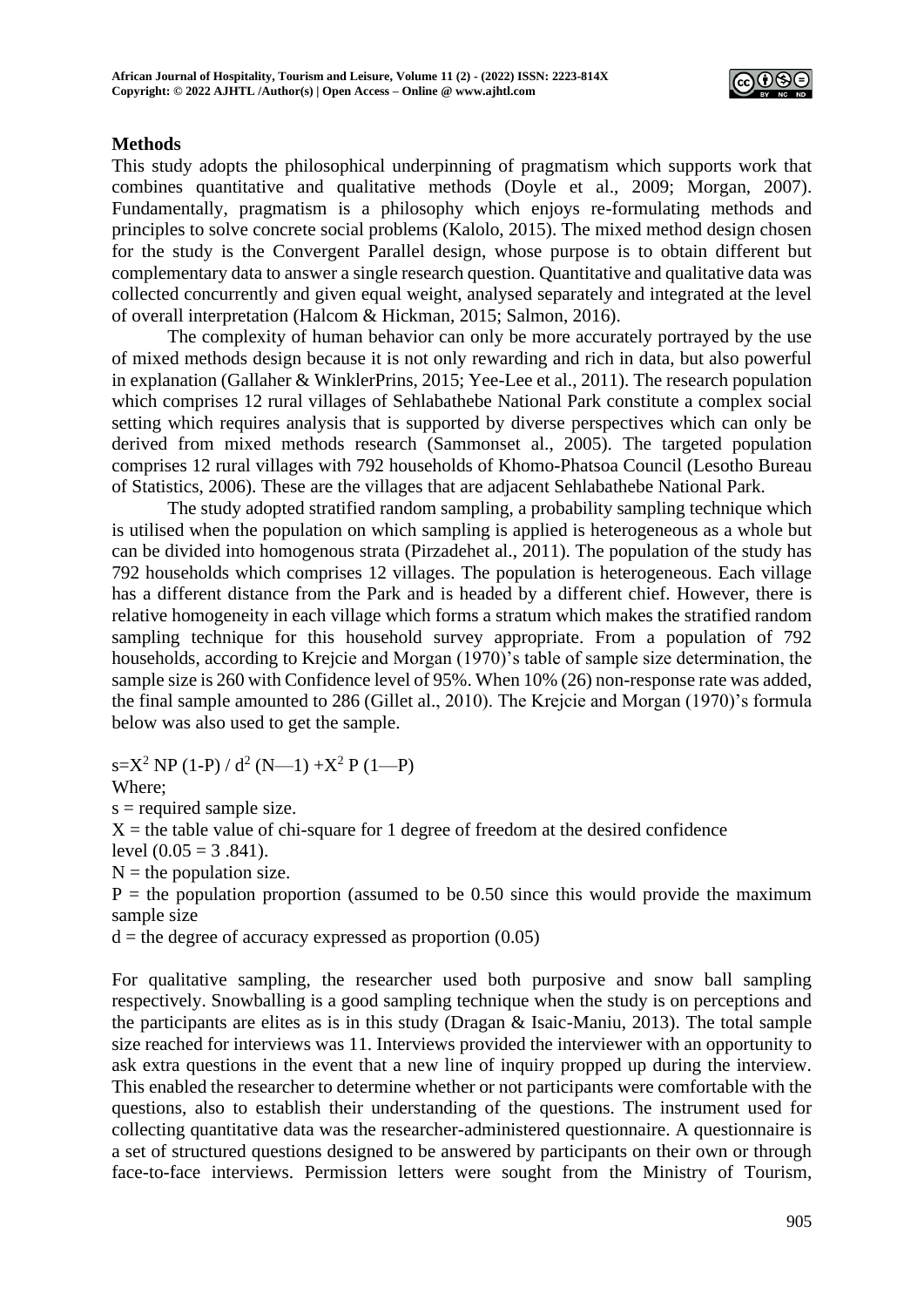

Environment and Culture, village chiefs and United Nations Educational, Scientific and Cultural Organization (UNESCO). Apart from that, all respondents were asked to sign informed consent forms. Data was analysed using SPSS and thematic analysis.

# **Results**

#### *Respondents' major sources of livelihoods*

The following Figure 1 shows the sources of the community's livelihoods.

Figure 1: Sources of community's livelihoods



Source: Researcher's construction

According to Matiku et al., (2020) a household may be empowered to achieve sustainable livelihood security in many ways. It may be through ownership of property like land, livestock or having rights to grazing, fishing, through steady employment with adequate remuneration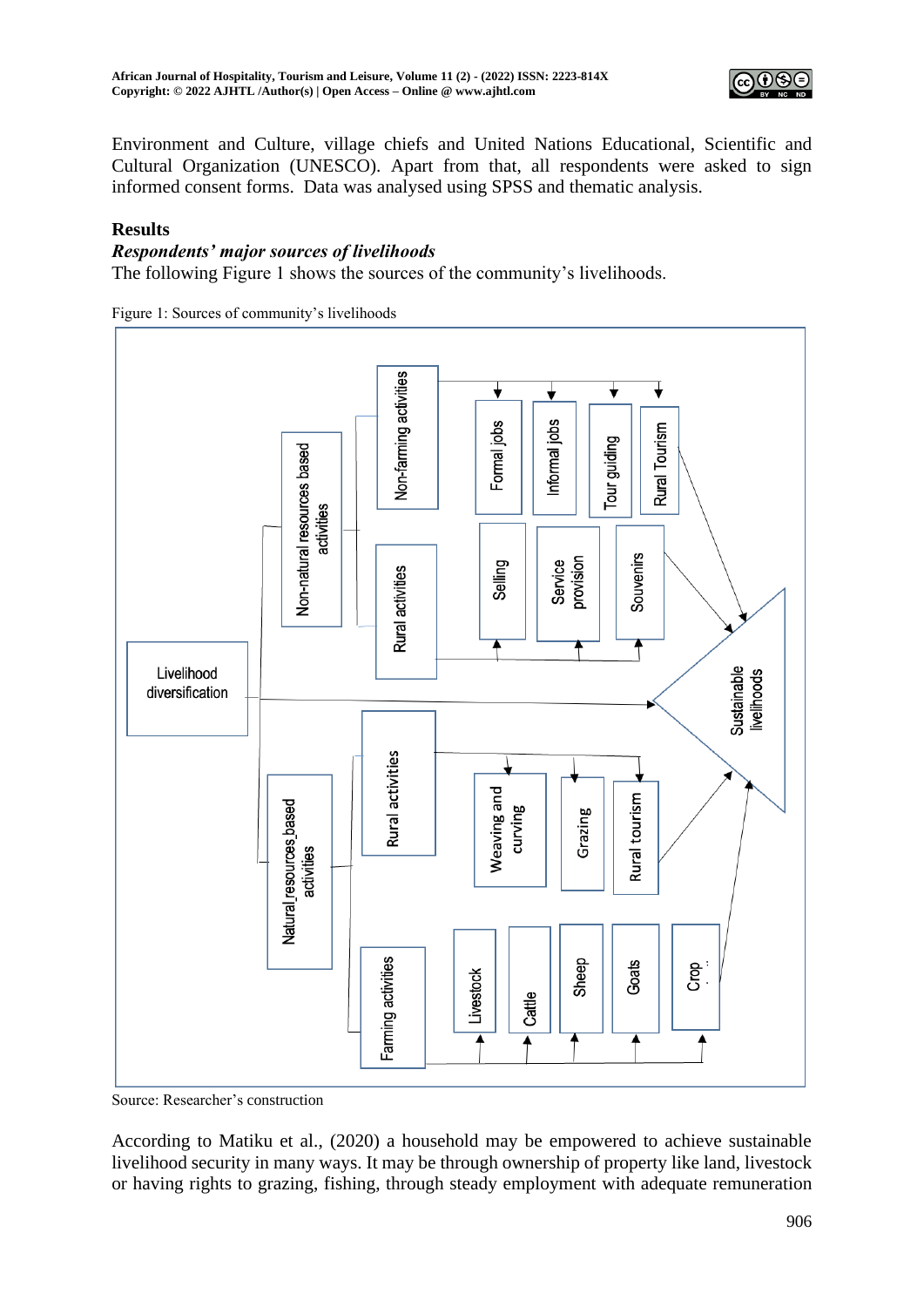

or through varied collection of activities. In projects that have community driven tourism projects, at least one member of the family should be involved in the project. This section presents an analysis of responses on the major sources of livelihood*.* Figure 1 shows the participants' major sources of livelihood in 12 villages of Sehlabathebe. From the figure below, it is evident that the most common source of livelihood is livestock husbandry and the least source of livelihood is tourism business. This suggests that Sehlabathebe is largely a livestock grazing area and cultural and heritage tourism was not perceived as a major source of livelihood.

The Figure 1 above shows that households at Sehlabathebe can be empowered to achieve livelihood diversification in many ways. Livelihood diversification can be split into natural resource based livelihoods and non- natural resource based livelihoods. The natural resource based livelihoods can be further split into farming activities and rural activities. The farming activities include livestock, cattle, sheep, goats and sheep. Rural activities include, weaving and curving, grazing and rural tourism. The non-natural resources can be split into rural activities and non-farming activities. Rural activities include selling, service provision and souvenirs. The non-farming activities comprise of formal jobs, informal jobs, tour guiding and rural tourism.

One tourism-related source of livelihood is handicraft and the rest of activities were not related to tourism. This means that the majority of people survive on agricultural related activities (animal husbandry, crop farming and garden cultivation). Despite being located very close to the National park, only 2 participants cited tourism activity as a major source of livelihood. The pattern was the same across all the other 12 villages. However, tourism is a potential market for agriculture and provides business opportunities for small enterprises (Wetteji & Zerihun, 2018). A nexus between agriculture and tourism can be developed for the benefit of all Sehlabathebe villages. Arguably, such linkages have the potential to decrease absolute poverty and promote small-scale entrepreneurship (Norhazliza, 2014). From the above figure, it is evident that after seven years being designated a world heritage site, Sehlabathebe National Park has not been fully exploited.

## *Distance from the Sehlabathebe National Park*

Table 1 below shows the selected 12 villages located within a radius of about 8 kilometers from the Sehlabathebe National Park. The ones which are very close to the park are Sehlabathebe-Lebenkeng, Letlapeng and Ha Katela and those that are far away are Ha Moshebi and Ha Sephelane.

| Name of village        | <b>Frequency</b> | Distance from the park in km |
|------------------------|------------------|------------------------------|
| Mavuka                 | 30               | About 2                      |
| Sehlabathebe-Lebenkeng | 22               | Less than 1                  |
| Letlapeng              | 28               | Less than 1                  |
| Koung                  | 11               | Between 3 and 4              |
| Ha Moshebi             | 28               | Between 6 and 8              |
| Mpharane               | 29               | About 2                      |
| Ha Semenyane           | 34               | Between 3 and 4km            |
| Ha Edward              | 27               | About 5                      |
| Ha Sephelane           | 25               | Between 6 and 8              |
| Thamathu               | 37               | Between 3 and 4              |
| Ha Katela              | 8                | About 2                      |
| Mafika-Lisiu           | 7                | Between 3 and 4              |
| Total                  | 286              |                              |

Table 1: Distance from Sehlabathebe National Park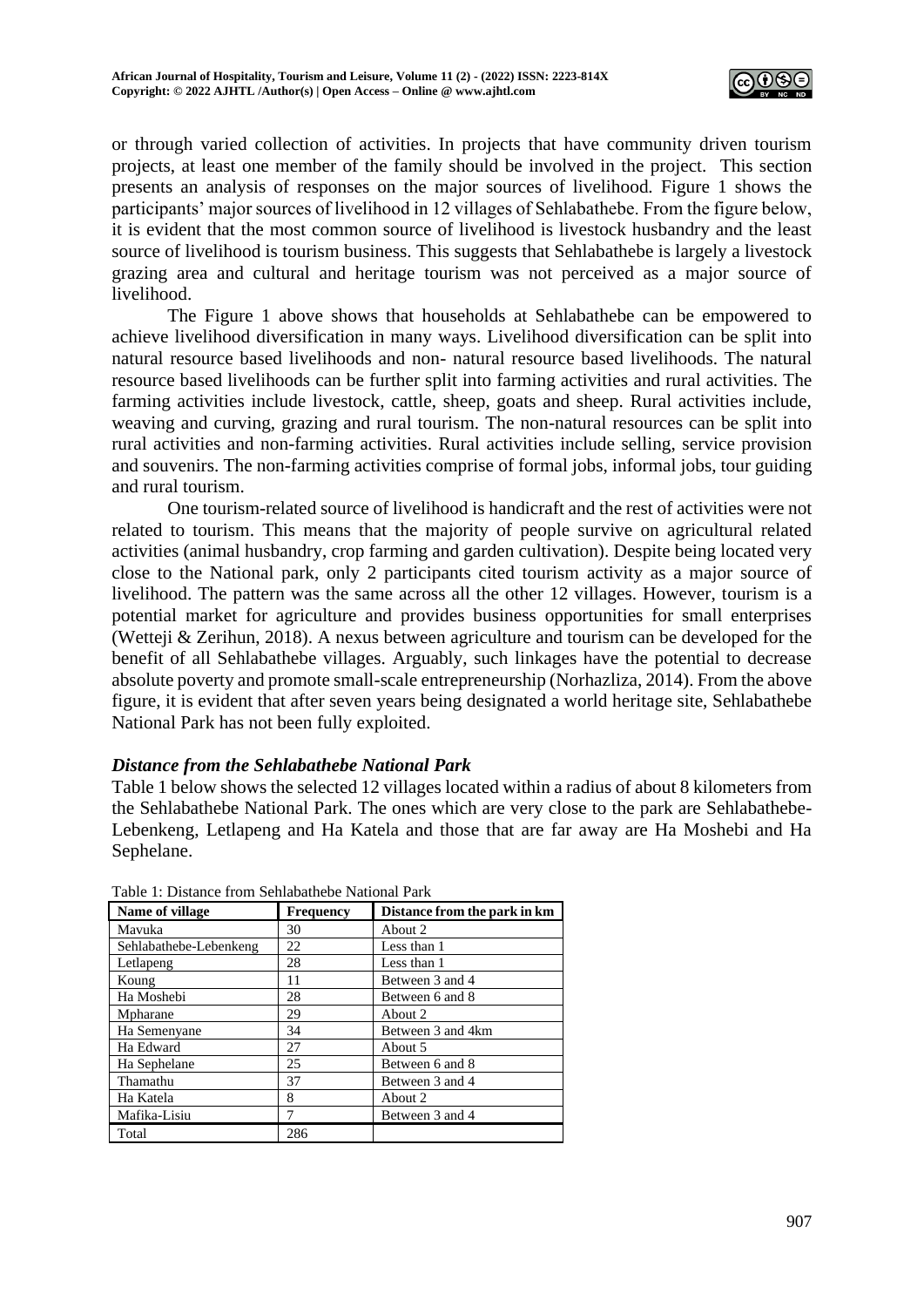

The socio-economic impact of the National Park on communities is generally determined by the distance between the village and the park usually because the park provides a market to the communities. Hence, proximity to market has a significant influence on livelihood diversification and increases non-farm employment for adjacent communities and probability of a household diversifying in non-farm activities (Khatun & Roy, 2012; Rahut & Scharf, 2012). It is, therefore, expected that those villages closest to the park (Sehlabathebe-Lebenkeng and Letlapeng) should have a higher likelihood of livelihood diversification than those furthest (Ha Moshebi and Ha Sephelane).

# *Cultural and heritage tourism and livelihood diversification*

This section is based on the analysis of responses on the extent to which Cultural and heritage tourism has diversified the community's livehoods. The statement was based on a Likert scale in which the respondents had to rate on a scale 1-5 where,  $1 =$  strongly disagree (SD),  $2 =$ disagree (D),  $3$  = neutral (N),  $4$  = agree (A), or  $5$  = strongly agree (SA).

| Number         | Name of village          | Our livelihoods have been diversified through cultural and<br>heritage tourism |      |      |          |      |       |
|----------------|--------------------------|--------------------------------------------------------------------------------|------|------|----------|------|-------|
|                |                          | <b>SD</b>                                                                      |      | N    | A        | SA   | Total |
|                | Mavuka                   | 46.6                                                                           | 16.6 | 6.6  | 3.3      | 26.9 | 100   |
| $\mathfrak{D}$ | Sehlabathebe-Lebenkeleng | 32                                                                             | 54.5 | 9.0  | 4.5      |      | 100   |
| 3              | Letlapeng                | 3.5                                                                            | 64.2 | 7.1  | 17.8     | 7.4  | 100   |
| 4              | Koung                    | 45.2                                                                           | 27.7 | 18.1 | 9.0      |      | 100   |
| 5              | Ha Moshebi               | 10.7                                                                           | 60.7 | 3.5  | 18.0     | 7.1  | 100   |
| 6              | Mpharane                 | 48.2                                                                           | 27.5 | 3.8  | 13.7     | 6.8  | 100   |
|                | Ha Semenyane             | 2.9                                                                            | 50.0 | 11.7 | 32.5     | 2.9  | 100   |
| 8              | Ha Edward                | 11.1                                                                           | 48.2 | 7,4  | 33.3     |      | 100   |
| 9              | Ha Sephelane             | 24.0                                                                           | 12.0 | 12.0 | 40.0     | 12.0 | 100   |
| 10             | Thamathu                 | 10.8                                                                           | 29.7 | 13.5 | 21.6     | 24.4 | 100   |
| 11             | Ha Katela                | $\Omega$                                                                       | 37.5 | 12.5 | $\Omega$ | 50.0 | 100   |
| 12             | Mafika-Lisiu             | $\Omega$                                                                       | 71.4 |      | 14.2     | 14.4 | 100   |

Table 2: Summary of statistics on livelihood diversification through cultural and heritage tourism (in %)

The Table 2 above shows the extent in frequency to which study participants concurred with the statement that cultural and heritage tourism has diversified their livelihoods. Overall, the participants disagree to the statement that cultural and heritage tourism has diversified their life 174 (60.8%) compared to 87 (30.4%) with 25(8.7%) indicating a neutral view. There is significant difference between those villages whose livelihoods were diversified and those not diversified. As reflected by Table 2 above, they are only 2 (17%) villages, Ha Sephelane (40%) agreeing and Ha Katela (50%) strongly agreeing out of 12 which had greater proportion of households agreeing that their livelihoods were diversified by cultural and heritage tourism. The other 10 (83%) villages' view was that cultural and heritage tourism did not diversify their livelihoods. However, both villages (Ha Sephelane and Ha Katela) have indicated (in Table 2 above) that their major source of livelihoods is Livestock husbandry. It is possible that cultural and heritage tourism can contribute to livelihood diversification without being a major source of livelihood. Ha Katela village includes buying and selling and other sources which suggests an element of livelihood diversification. Ha Katela village is within 2 kilometre radius of the Sehlabathebe National Park. However, Ha Sephelane village is one of the furthest. This suggests that distance had no effect to this village.

## *Livelihood diversification statistics by village*

This section presents summary statistics for participation in tourism and conservation. The Table 3. below shows the statistics.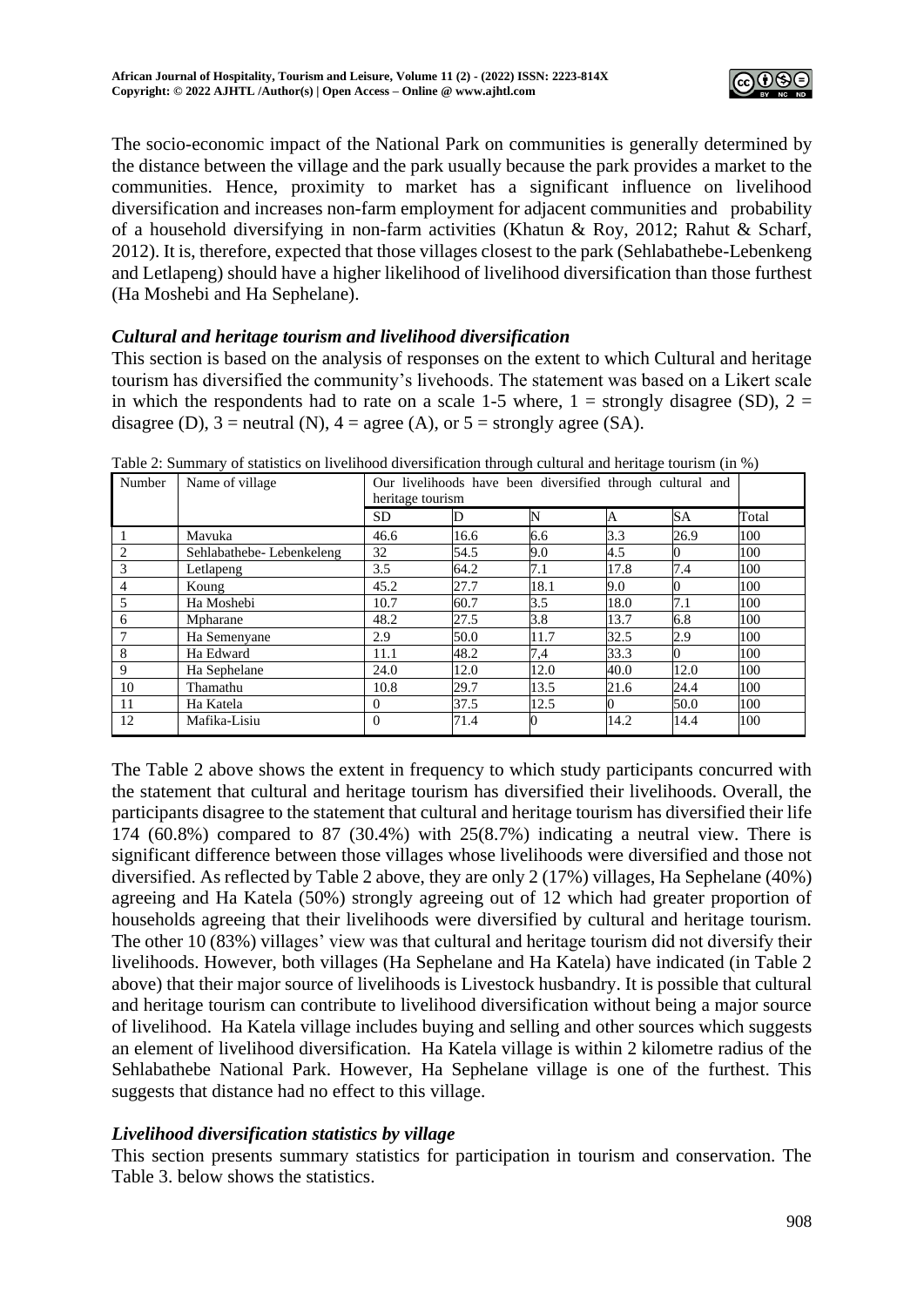| Community participation in tourism                  |                |              | Community participation in conservation         |                |            |  |
|-----------------------------------------------------|----------------|--------------|-------------------------------------------------|----------------|------------|--|
|                                                     | <b>Median</b>  | <b>IQR</b>   |                                                 | <b>Median</b>  | <b>IQR</b> |  |
| O <sub>1</sub> .<br>Taking<br>leading<br>role<br>as | 3              | $[2-4]$      | O8.<br>Taking<br>leading<br>role<br>1n          | 4              | $[2-4]$    |  |
| entrepreneurs                                       |                |              | conservation                                    |                |            |  |
| Q2. Taking leading role as workers                  | 2              | $[2-3]$      | Q9. Taking leading role as workers              | 2              | $[2-4]$    |  |
| Q3. Having a voice in decision                      | 4              | $[2-4]$      | Q10. A voice in decision making in              | 4              | $[2-4]$    |  |
| making                                              |                |              | conservation                                    |                |            |  |
| Q4.Community is consulted                           | 4              | $[2-4]$      | Q11. Community is consulted                     | $\overline{4}$ | $[2-4]$    |  |
| Q5. Final decision by Park                          | 4              | $[3-5]$      | Q12 Final decision by Park                      | 4              | $[3-5]$    |  |
| Q6. No participation in tourism                     | $\overline{c}$ | $[2-4]$      | participation<br>O <sub>13</sub> .<br>No.<br>in | 2              | $[2-4]$    |  |
|                                                     |                |              | conservation                                    |                |            |  |
| O7. Financial support                               | $\overline{2}$ | $\lceil 1 -$ | O14. Financial support                          |                | $[1-3]$    |  |
|                                                     |                | 2.25         |                                                 |                |            |  |
| <b>Median score for all items</b>                   | 3              | $[2-4]$      | <b>Median Score for all items</b>               | 3              | $[2-4]$    |  |

Table 3: Community participation summary statistics

The above statistics reflect very similar views between participation in tourism and conservation activities. However, there are some slight differences. For instance, the respondents were taking a leading role in conservation (Q8) as indicated by median 4 while there were not in tourism (M-3). While the participants were not taking a leading role as workers in both categories (M-2), there was more agreement in responses to tourism participation (Q2) as indicated by a smaller IQR (2-3). Another variation is in response to financial support (Q7  $\&$  Q14). The IQR (1-2.25) for the tourism category again shows that the situation was worse than in conservation. However, the general view as reflected by all the statistics (M-3) was that there were problems in involving the villagers in both tourism and conservation activities. On the one hand a village livelihood diversification median score of 1 or 2 indicates that the study participants generally "disagree" to the statement that Cultural and heritage tourism diversified their livelihood. On the other hand, village medians score of 4 or 5 shows that the members of the village generally "agree" to the statement. The Table 4 below represents the median and Interquartile Range (IQR) of the diversification of livelihood scores for the 12 villages. The Table 4 below presents the participation summary statistics for each village to establish their respective participation levels.

| <b>Number</b>  | Name of village              |                | Participation in tourism average scores | Participation in conservation average scores |            |  |
|----------------|------------------------------|----------------|-----------------------------------------|----------------------------------------------|------------|--|
|                |                              | <b>Median</b>  | <b>IQR</b>                              | <b>Median</b>                                | <b>IQR</b> |  |
|                | Mavuka                       | $\overline{c}$ | $[1-5]$                                 |                                              | $[1-5]$    |  |
| $\overline{2}$ | Sehlabathebe-<br>Lebenkeleng | $\overline{c}$ | $[2-4]$                                 |                                              | $[2-4]$    |  |
| 3              | Letlapeng                    | 3              | $[2-4]$                                 |                                              | $[2-4]$    |  |
| 4              | Koung                        |                | $[2-4]$                                 |                                              | $[2-4]$    |  |
| 5              | Ha Moshebi                   | 3              | [3-5]                                   |                                              | $[3-5]$    |  |
| 6              | Mpharane                     | $\overline{c}$ | $[2-4]$                                 |                                              | $[1-3]$    |  |
| 7              | Ha Semenyane                 | 3              | $[2-4]$                                 |                                              | $[2-4]$    |  |
| 8              | Ha Edward                    | 4              | $[2-4]$                                 |                                              | $[2-4]$    |  |
| 9              | Ha Sephelane                 | 4              | $[2-4]$                                 | 4                                            | $[2-4]$    |  |
| 10             | Thamathu                     | 4              | $[2-5]$                                 |                                              | $[2-5]$    |  |
| 11             | Ha Katela                    | 3              | $[2-5]$                                 | 3.5                                          | $[2-5]$    |  |
| 12             | Mafika-Lisiu                 | 3              | $[2-4]$                                 |                                              | $[2-5]$    |  |

Table 4. Community participation summary statistics by village

The level of participation in both tourism and conservation activities was lowest (M-2) in Sehlabathebe-Lebenkeleng, Koung and Mpharane while it was highest (M-4) in Ha Edward and Ha Sephelane. Sehlabathebe-Lebenkeleng (M-2) and Letlapeng (M-3) are both adjacent to the park yet their participation levels were lower. Interestingly, the furthest villages, Ha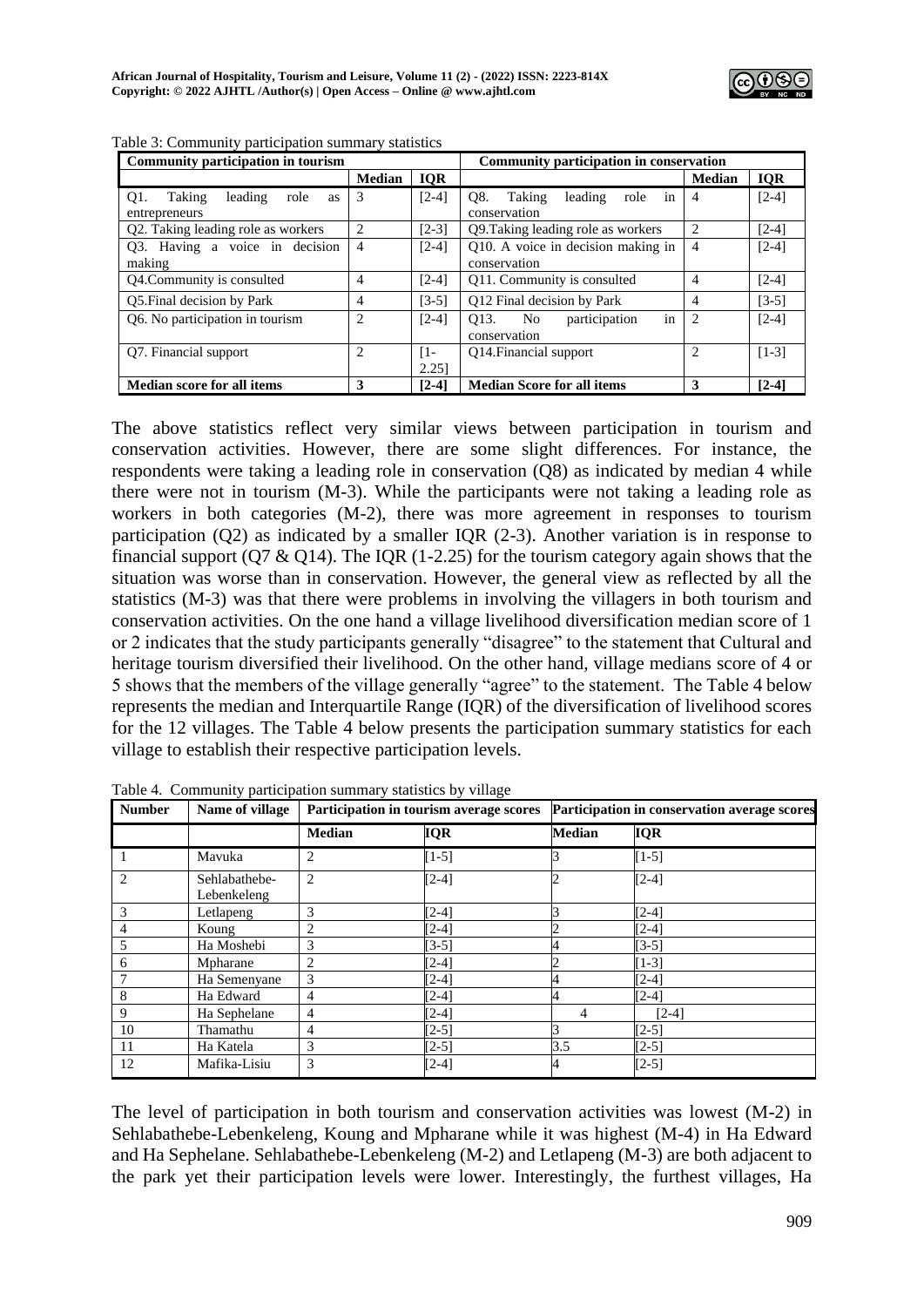

Moshebi (M-3; M-4) and Sephelane (M-4; M-4) were among those with high participation levels. Another outstanding statistics is Mavuka village's IQR (1-5) which is the highest for both tourism and conservation participation. This is evidence of mixed views with regard to participation which is consistent with a neutral median (3) for conservation. It also suggests inequality in participation opportunities. Rasoolimanesh, Jaafar, Marzuki & Umar (2018) warn that such lack of participation is typical of the fortress approach, where there is a difference in values between locals and conservationists, hence local communities are never invited to participate in tourism leading to perpetuation of poverty.

## *Factors influencing diversification in Sehlabathebe villages*

Multivariate Logistic regression model is used to find the relationship (association) and quantify the strength of association between some independent variables and the dependent variable when the dependent variable is Binary (has two outcomes). In this case, the two outcomes are livelihood diversified and not diversified. Its main strength is that it takes into account the presence of other independent variables that may obscure the relationship between an independent variable and dependent variable. The technique was chosen for this study because the dependent variable is dichotomous, and the model does not require normality of distribution (Hyeoun-Ae, 2013). The two villages that had their livelihood diversified were Ha Sephelane and Ha Katela and the selected villages that did not have their livelihood diversified were Sehlabathebe-Lebenkeng and Koung since they had similar number of residents. Therefore, the data for these three villages was used to build the Multivariate Logistic Regression model. The regression coefficients are interpreted as odds ratios in Table 5 below.

| Odds Ratio (OR) | Interpretation                                                |
|-----------------|---------------------------------------------------------------|
|                 | Factor reduces the likelihood of Livelihood diversification   |
| $=$             | Factor has no effect on Livelihood diversification            |
|                 | Factor increases the likelihood of livelihood diversification |

Table 5: Odds Ratio (OR) interpretation of Logistic Regression parameters

| Tuble of Boghoue Regression model results<br><b>Livelihood Diversification</b> | <b>Odds Ratio(OR)</b> | Std. Err(SD) | z    | p >  z | [95% Conf. Interval] |
|--------------------------------------------------------------------------------|-----------------------|--------------|------|--------|----------------------|
| <b>Age Group</b>                                                               |                       |              |      |        |                      |
| 18-35(base)                                                                    | $1$ (empty)           |              |      |        |                      |
| $36 - 55$                                                                      | 2.03                  | 1.01         | 7.37 | 0.024  | $[1.11-4.95]$        |
| $>56$                                                                          | 0.72                  | 0.14         | 5.65 | 0.010  | $[0.58 - 0.94]$      |
| <b>Education</b>                                                               |                       |              |      |        |                      |
| None(base)                                                                     | $1$ (empty)           |              |      |        |                      |
| Primary                                                                        | 2.47                  | 1.97         | 5.34 | 0.04   | $[1.50-7.8]$         |
| Secondary                                                                      | 4.14                  | 1.34         | 3.18 | 0.03   | $[2.09 - 6.56]$      |
| Diploma/certificate                                                            | 8.5                   | 3.23         | 4.23 | 0.01   | $[3.27-19.9]$        |
| Degree or higher                                                               | 10.2                  | 10.03        | 3.79 | 0.02   | $[5.77 - 14.84]$     |
| <b>Distance from SNP</b>                                                       |                       |              |      |        |                      |
| 1km or less(base)                                                              |                       |              |      |        |                      |
| $2-4km$                                                                        | $1$ (empty)           |              |      |        |                      |
| 5-6km                                                                          | 0.88                  | 0.03         | 3.24 | 0.002  | $[0.55 - 0.97]$      |
| 7km or more                                                                    | 0.57                  | 0.12         | 5.34 | 0.003  | $[0.26 - 0.75]$      |
|                                                                                | 0.39                  | 0.02         | 2.11 | 0.002  | $[0.07 - 0.86]$      |
| <b>Land Size</b>                                                               |                       |              |      |        |                      |
| Tha or less (base)                                                             | $1$ (empty)           |              |      |        |                      |
| $2-5ha$                                                                        | 5.13                  | 1.23         | 0.01 | 0.981  | $[2.02 - 7.12]$      |
| $6-7$ ha                                                                       | 8.19                  | 0.21         | 0.20 | 0.860  | $[3.81 - 13.14]$     |
| 8ha or more                                                                    | 11.7                  | 2.78         | 1.67 | 0.633  | $[7.24 - 22.36]$     |
| Constant                                                                       | 0.12                  | 0.89         | 1.09 | 1.781  | $[0-3.24]$           |

Table 6: Logistic Regression model results

The odds of an event are the ratio of the probability that an event will occur to the probability that it will not occur. Odds Ratio (OR) therefore is comparative measure of two odds relative to different events (Hyeoun-Ae, 2013). The results for the Logistic Regression model are presented in Table 6 above.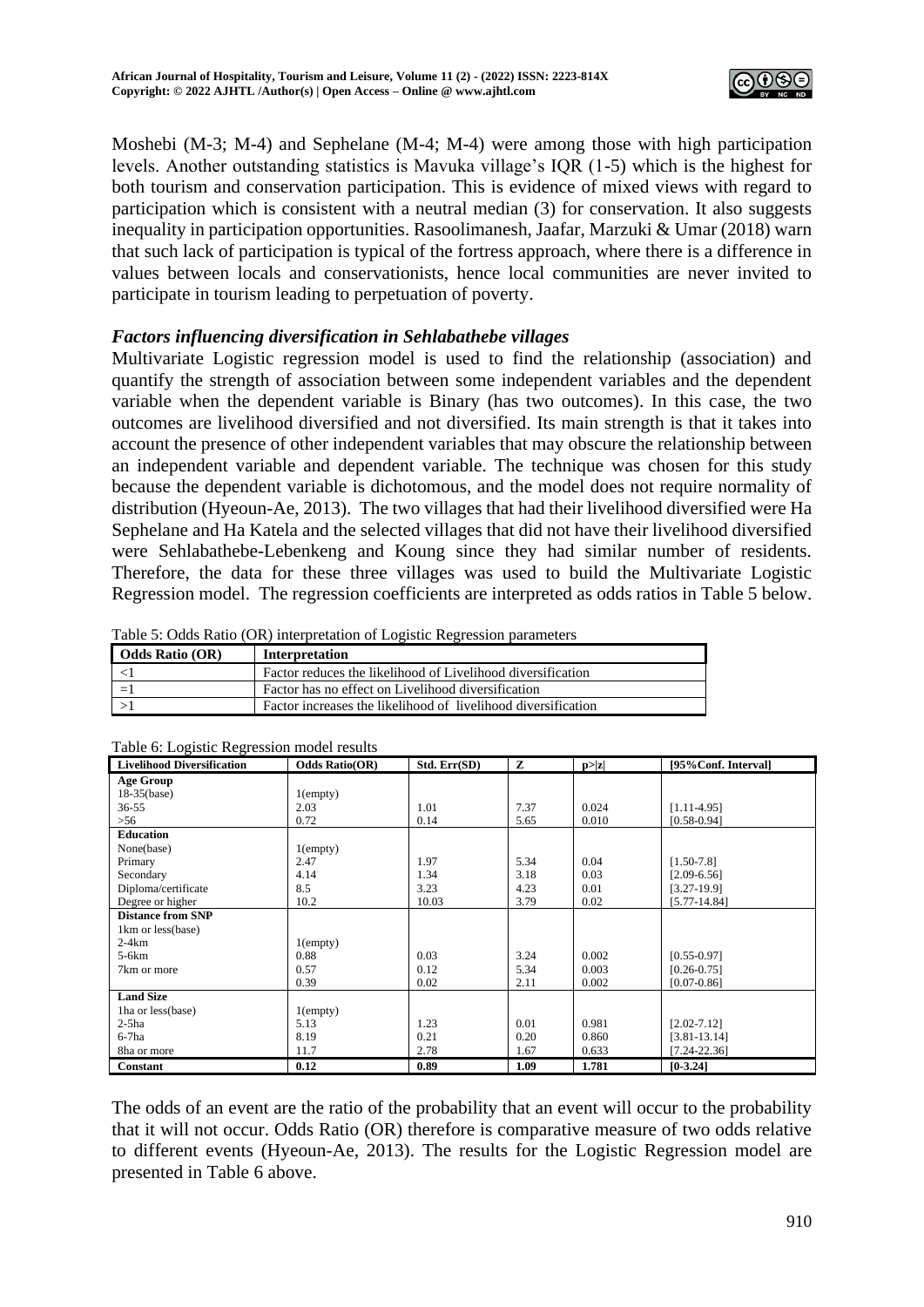

## *Age and livelihood diversification*

The odds of livelihood diversification for residents in the 36-55 years' age group are 2.03 times that of the residents in the baseline category of 18-35 years ( $OR = 2.03$ ,  $95\% CI = (1.11-4.95)$ ) after controlling for education, distance from the Park and Land size. This is statistically significant at 5% level of significance ( $z = 7.37$ , p-value=0.024). However, the odds of livelihood diversification for older residents above 56 years are 28% lower compared to the baseline category of 18-35 years (OR =  $0.72$ ,  $95\%$ CI=  $(0.58-0.94)$ ). This was statistically significant at 5% level of significance ( $z = 5.65$ , p-value = 0.01). Therefore, age is a significant predictor of livelihood diversification with residents in the middle age group of 36-55 more likely to experience diversified livelihood choices due to cultural and heritage tourism compared to the 18-35 years. The odds of experiencing diversified livelihood choices for residents with primary level of education are 2.47 times that of residents with no formal education ( $OR = 2.47$ ,  $95\%CI = (1.50-7.8)$ ) after adjusting for age, distance from the National park and land size. This is statistically significant at 5% level of significance ( $z = 5.34$ , p-value  $= 0.04$ ). The likelihood of having diversified livelihood choices had higher odds among residents holding a degree or higher qualification (OR =  $10.2$ , 95%CI =  $(5.77-14.84)$ ) when compared to people with no formal education. Distance from the National Park is a significant predictor of experiencing diversified livelihood choices. Residents who stay 2-4 km had [1- 0.88 =12%] lower odds of experiencing diversified choices compared to those who stay close to the National Park in the 1km or less distance radius ( $OR = 0.88$ , 95% CI = (0.55-0.97) after controlling for age, education and land size. This is statistically significant at 5% level of significance ( $z = 3.24$ , p-value = 0.002).

Residents staying furthest from the National Park, 7 km or more had the least odds of experiencing diversified livelihood choices compared to those residing in the 1 km or less distance radius (OR = 0.39, 95% CI =  $(0.07-0.86)$ ). This is also statistically significant at 5% level of significance ( $z = 2.11$ , p-value = 0.002). Overall, there is an inverse relationship between increasing distance from the National Park and experiencing diversified livelihood choices. However, residents with large hectares of land [8 hectares or more] had increased odds of having diversified livelihood choices compared to those with smaller pieces of land, that is, 1 hectare or less (OR = 11.7, 95% CI = (7.24-22.3). This was not statistically significant ( $z =$ 1.67, p-value = 0.633). This is contrary to Avila-Foucat & Rodriguez-Robayo's (2018) findings which revealed that those households with more land are less likely to diversify into non-farm activities, but instead intensify farming.

#### **Discussion and implications**

Livelihood diversification is a very important strategy in reducing shocks, vulnerability and poverty in the rural areas (Nyathi, et al., 2018). For instance, climate vulnerability can be used for climate mitigation and vulnerability. Tourism is a very important livelihood asset that can be used for solving rural economic and social problems. In this case, tourism entrepreneurship is frequently promoted as a livelihood strategy for indigenous people living in areas with limited economic opportunities (Leu, 2019). Thus, rural communities have used tourism for diversifying their livelihoods. In this study, communities want to be involved in village tours, horse riding, heritage conservation, handicrafts and providing homestays. Exploring tourism as a diversification strategy has a potential to change the community's perceptions on the use of physical, natural and human capital (Nsom et al., 2022).

The ability for the communities to improve their livelihoods is dependent on access to markets whereby tourists are able to stop and buy products and services from the community. Currently there is no functional craft centre. For instance, most existing approaches to tourism entrepreneurship in the Swedish north look at tourism through a rural restructuring lens where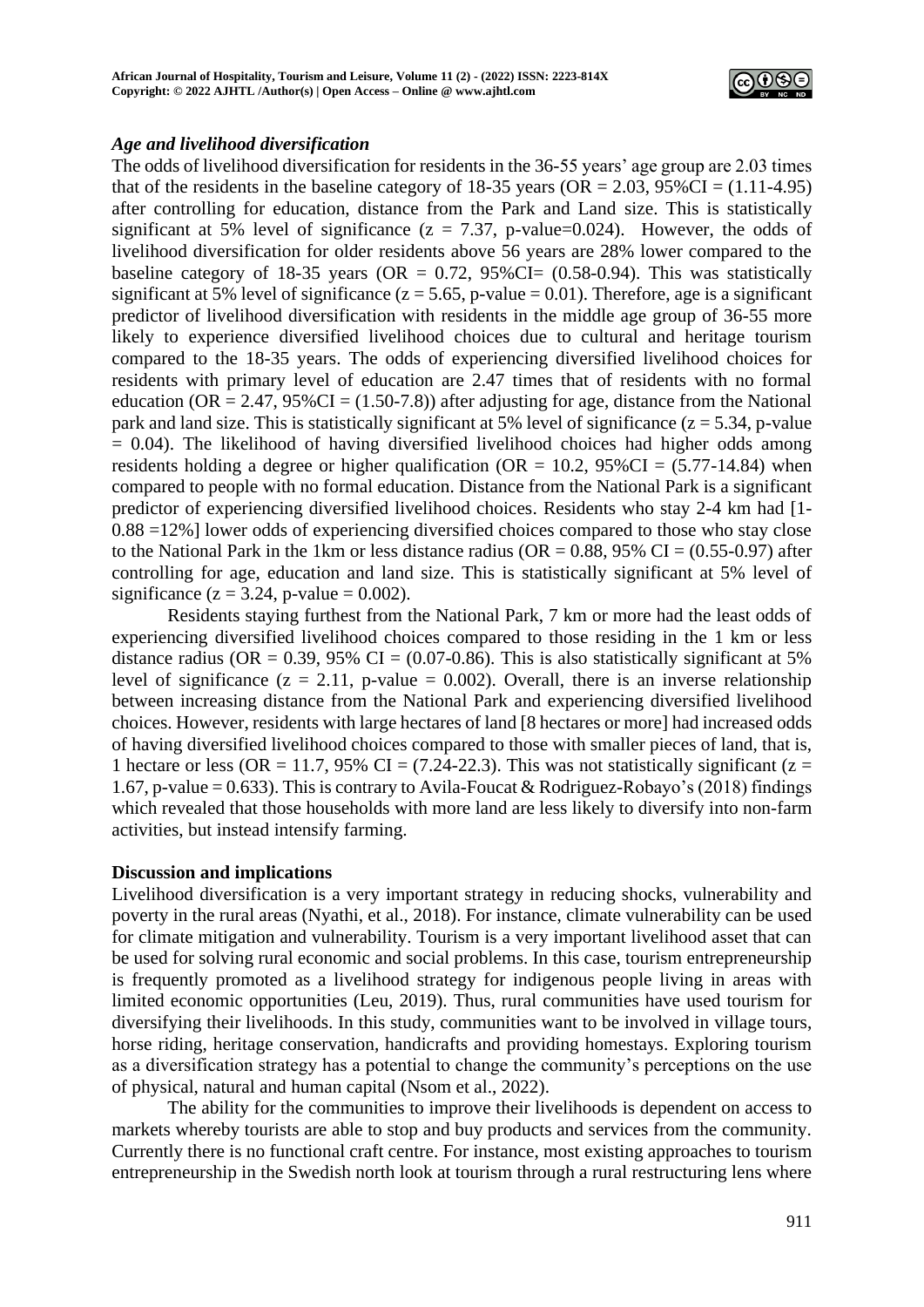

tourism is investigated through its ability to provide steady full-time employment and take over declining sectors (Leu, 2019). Communities should be allowed to hire out their horses and be given an opportunity to earn a living out of crafts and arts. In that way, they will have job independence, in the form of control over working hours, which is considered as a contributing factor in choosing to become tourist entrepreneurs (Nsom et al., 2022). For instance, in Europe there has been an increase in the demand for indigenous products and experiences. Home stays can be provided as a unique community based tourism product which is popular for tourists on the South African side (Gumede & Ezeuduji, 2021). The use of multiple ways of income generation is important for local people.

In order to have a truer understanding of tourism as a livelihood strategy, the entire physical and human environment should be taken into consideration including the activities and social relations of a place. Once the community understands the value of rural tourism and its contributive potential to their livelihoods, they are likely to preserve the environment (Padilha and Hoff, 2011). The odds of having diversified livelihood choices increased with increasing level of education compared to the baseline of residents with no formal education. Access to existing capital, such as knowledge of the surrounding nature and access to fishing waters, an indigenous right in parts of the Swedish mountains, was also a driving factor for starting a tourism venture (Leu, 2019).

Distance from the park has implication on the market accessibility. Proximity to market has a significant influence on livelihood diversification and increases non-farm employment for rural households (Khatun & Roy, 2012; Nyati et al., 2018). Market access and proximity increases the probability of a household diversifying in non-farm activities. However, the poor are likely to engage low-return non-farm activities while the rich go for the high-return (Rahut & Scharf, 2012). Market accessibility is enhanced by improved transport and communication infrastructure in rural areas (Loison, 2015). Easy access to market is important for both buying and selling of goods and services (Khatun & Roy, 2012). Rural households with small landholding enjoy better opportunities in diversification because such poor people tend to diversify more towards various livelihood activities for them to earn subsistence income (Swain & Batabyal, 2016). However, Rahut & Scharf (2012) argue that households with small pieces of land in developing countries are not necessarily poor because they can diversify in remunerative non-employment opportunities while those with more land are likely to diversify or intensify within the farming sector provided they have the necessary physical capital for the production (Avila-Foucat & Rodriguez-Robayo, 2018; Rahut & Scharf, 2012).

Family characteristics also do influence livelihood activities. Family size is a key factor for livelihood diversification, in a larger household, some family members remain in traditional farming while others may engage in non-farming activities (Khatun & Roy, 2012). According to Anshiso & Shiferaw (2016), if the total family size increases by one member, the probability of diversifying into non-farm activities increases by 6.2%, but if the added member is a dependant, the probability of diversifying decreases by 1.95%. Social capital enhances access to information and social networks that may facilitate entry into market niches and credit and savings opportunities (Avila-Foucat & Rodriguez-Robayo, 2018; Rahut & Scharf, 2012). Credit facilities can also be availed by the rural policy development framework because it plays a significant role in fostering or constraining rural livelihood diversification and well-being of the rural poor (Loison, 2015). However, the overarching determinant is the strategy adopted by the local authority.

Community members suggested that the Park should give back to the community through financial support to start businesses. The above quote suggests that even that little was not forthcoming. Hence, lack of financial capital can cripple livelihood diversification. Availability of at least credit facilities enhances household participation in non-farm activities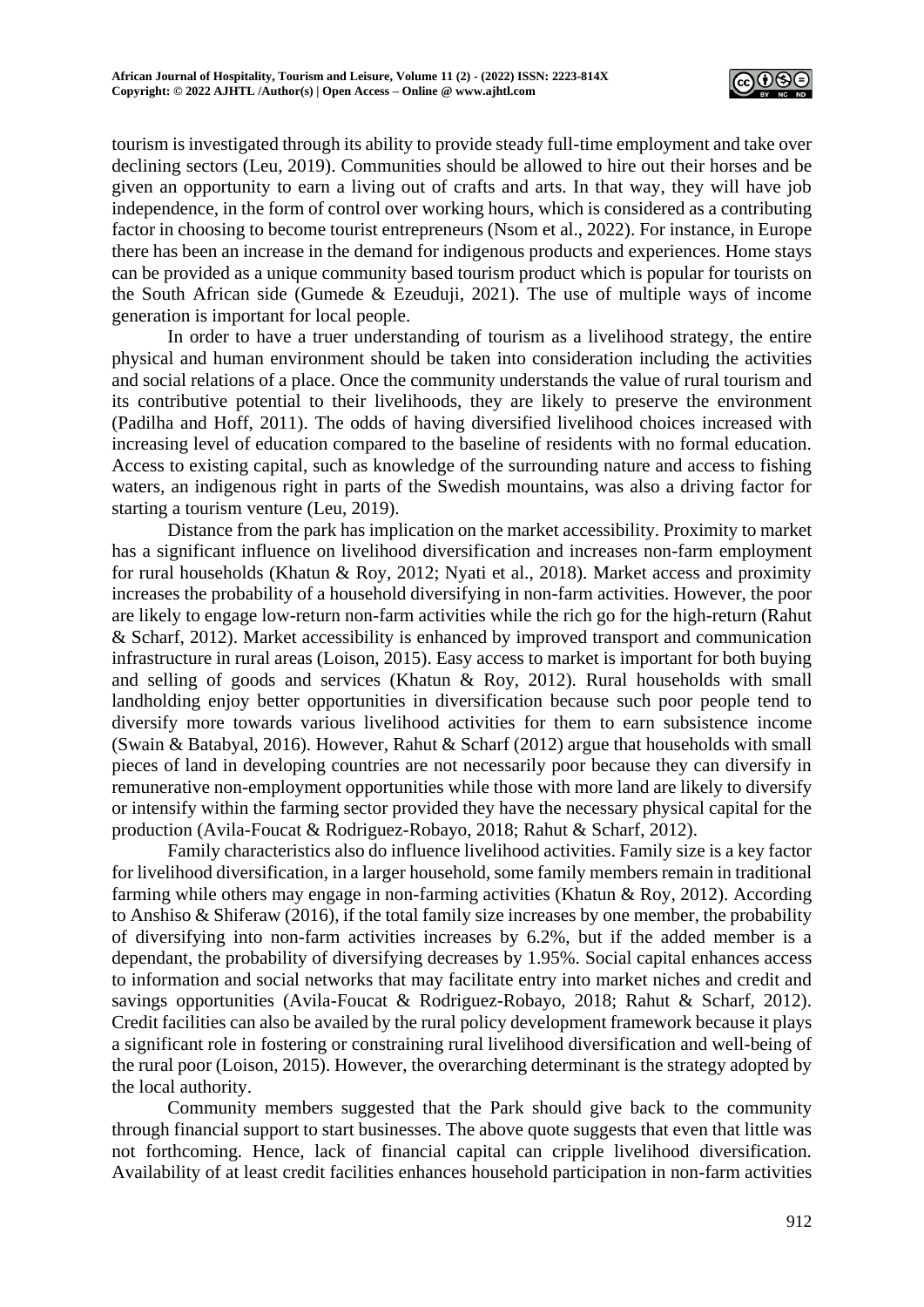

(Nyathi et al., 2018). Heritage tourism has the capability to promote empowerment because tourism revenue has the potential to stimulate entrepreneurial development that is compatible with biodiversity conservation (Borgeset al., 2011; Ndoro, 2015). It is, therefore, a catalyst for socio-economic development and enhancement of poor rural area regeneration (Jaafar et al., 2014). The villagers said that for cultural and heritage tourism to diversify their livelihoods, they need to be involved in decision making of the National Park. They further claimed that currently new tourism policies are introduced without being consulted.

Cultural tourism encourages local communities to preserve their cultural heritage and increases their awareness of other cultures, enhances an interest in native arts and crafts and a desire to protect and restore their cultural landmarks (Nkwanyana et al., 2016; Omar, 2013). It also increases awareness of their heritage and interpretation of the historic image and importance of saving local historic resources (Green, 2010; Kim, 2016). Heritage tourism avails an opportunity for peace, understanding and greater knowledge and gives support to handcrafts and cultural activities (Saikia, 2015; Turker, 2013). Establishing heritage tourism in a rural area can foster pride, create a sense of ownership of a place and help reduce rural-urban migration (Muthembu & Mutambara, 2018). According to Ondicho (2017), tourism has the potential to promote women entrepreneurial skills, increase their capacities and reduce their vulnerabilities.

Heritage tourism promotes increased availability of recreation and public facilities and connects locals with the outside world (Latip et al., 2018; Ndoro, 2015). It improves skills and rural infrastructure and provides an opportunity for people to experience their culture in depth Effectively managing the diversification process ultimately ensures the adoption of better livelihood strategies which will produce sustainable outcomes instead of outcomes that may not be sufficient to reverse livelihood crisis resulting from the uncertainties and complexities associated with diversification (Kimbu et al., 2019). The conceptualisation of livelihood with emphasis on material aspects and analysis of livelihoods in neo-liberal terms of economic investments and gains reduces livelihood to the mobilisation and deployment of social and organisational resources for the pursuit of economic and environmental goals (de Haan, 2012).

The assets are also perceived in a very economistic and materialistic way which neglects the relational, socially embedded and contested nature of assets (Sakdapolrak, 2014). But poverty is not necessarily a matter of income or material well-being, many livelihood strategies are in fact efforts to address both social and material goals. This tendency to focus on material assets underplays the importance of institutions and policies. The overall concept of livelihood is ethnocentric, therefore is not easily translatable into livelihood interventions to alleviate poverty although it tends to offer a comprehensive analytical tool (Hautala, 2013; Levine, 2014; Mdee, 2002). SLF is not specific on how capital assets can be analysed and measured and how the relationships among assets may change from time to time. This paper contributes to the current discourses on cultural and heritage tourism as a tool for poverty alleviation. The use of heritage tourism as a livelihood diversification strategy is very important in reducing shocks, vulnerability and poverty in the rural areas in order to achieve household food security. Hence, the ownership of property, such as land or livestock, acquiring fishing or grazing rights and getting steady employment or a collection of different activities can give sufficient remuneration for survival.

## **Conclusion**

Agriculture has traditionally been the main factors of production in the rural areas. However, uncertainty and climate change risks have changed the basic strategy of rural survival. The conceptualisation of livelihood with emphasis on material aspects and analysis of livelihoods in neo-liberal terms of economic investments and gains reduces livelihood to the mobilisation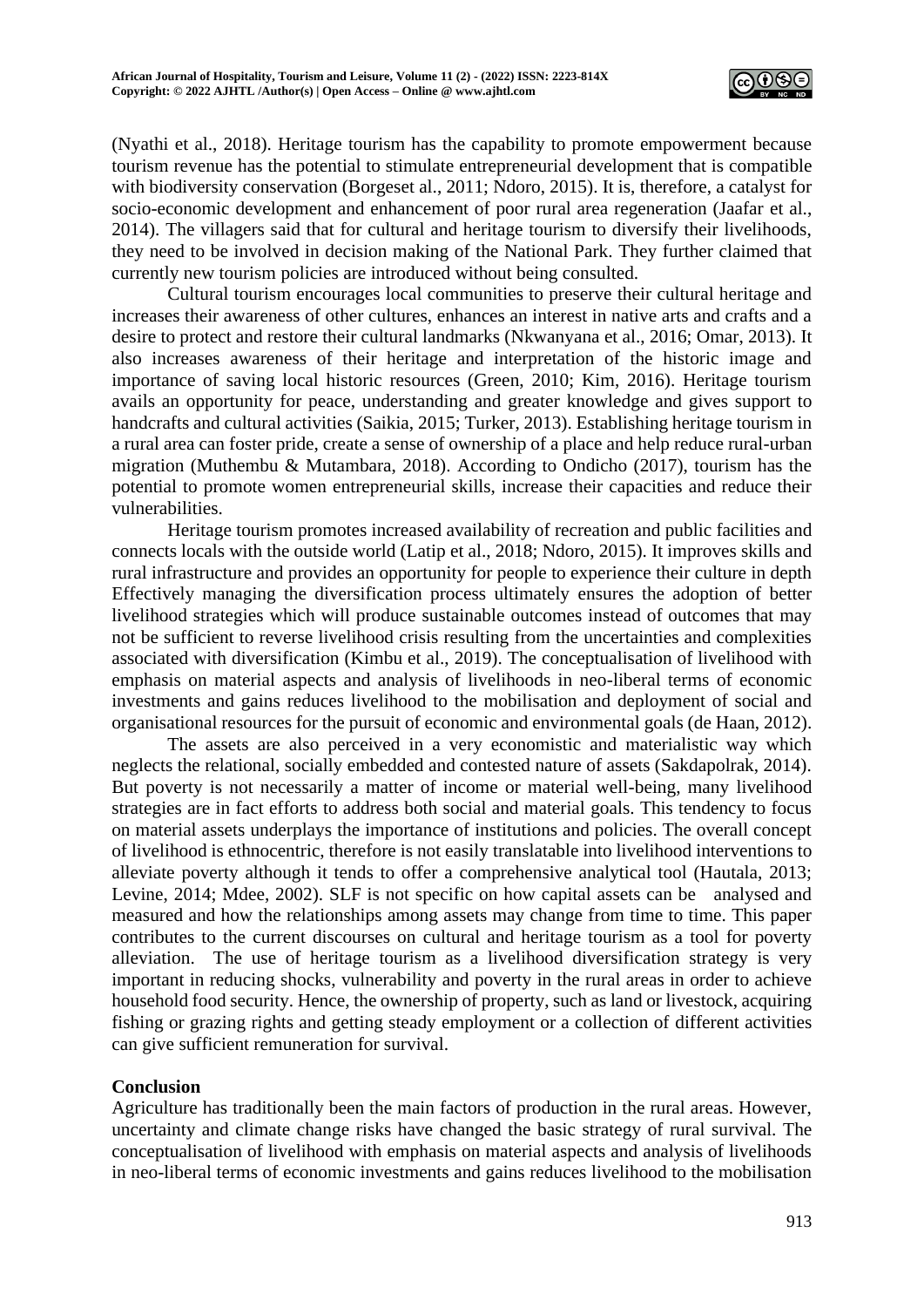

and deployment of social and organisational resources for the pursuit of economic and environmental goals. The assets are also perceived in a very economistic and materialistic way which neglects the relational, socially embedded and contested nature of assets. But poverty is not necessarily a matter of income or material well-being, many livelihood strategies are in fact efforts to address both social and material goals. Despite the huge potential of cultural and heritage tourism, the major sources of livelihood in Sehlabathebe were livestock husbandry and crop farming. The factors significantly influencing livelihood diversification were age, education level and distance from the park, market accessibility, funding, infrastructure and community involvement. Land size was insignificant. The respondents wanted to be involved in tourism activities like village tours and employment which they believed would promote livelihood diversification but they were not involved. Market gardening and gastronomy among others are potential businesses that can be generated by the community to diversify livelihoods. The impact of cultural and heritage tourism on livelihood diversification was therefore overall insignificant. A substantial number of households remain impoverished yet they are the traditional custodians of the mixed World Heritage Site, Sehlabathebe National Park. The paper recommends the provision of education, awareness and funding opportunities to local communities to enable them to showcase and sell their services to the tourist and start generating significant supplementary income. In light of this, as part of the inclusive tourism product, the park management should organise village tours with tourists in order to give local communities opportunities to sell their wares. This could increase local communities' autonomy and reduce dependence on the park resources.

# **References**

- Avila-Foucat, V. & Rodrigue-Robayo (2018). Determinants of Livelihood Diversification: The case of Wildlife Tourism in Four Coastal Communities in Oaxaca, Mexico. *Tourism Management*, 69, 223-231.
- Bird, D. K. (2009). The Use of Questionnaires for Acquiring Information on Public Perception of Natural Hazards and Risk Mitigation:A Review of Current Knowledge and Practice. *Natural Hazards and Earth System Sciences,* 9, 1307-1325.
- Booyens, I., Kimbu, A. & Winchenbach, A. (2018). *Coping with Change: Livelihood Diversification Strategies through Tourism in Marginalized Communities.* June 2018: Research-focused seminars and workshops at the University of Surey, and a Tourism Stakeholder Workshop in Padstow.
- Brown, J. & Hay-Edie, T. (2013). *COMPACT: Engaging local communities in the stewardship of World Heritage*, UNDP, New York.
- Chuong, O.N., Thao, N.T.P. & Ha, T.L.Y. (2014*). Rural Livelihood Diversification in the South Central Coast of Vietnam. Mekong Economic Research Network Meeting*, Phnom Penh, Cambodia, 8-9 September 2014.
- Downward. P.M. & Mearman, A. (2004). On Tourism and Hospitality management research: a critical realist proposal, *Tourism and Hospitality Planning and Development*, 1(2), 107–22.
- Doyle, L., Brady, A. & Byrne, G. (2009). An overview of Mixed Method Research. *Journal of research in nursing*, 14(2), 175-185.
- Dragan, I. & Isaic-Maniu, A. (2013). Snowball Sampling Completion. *Journal of Studies in Social Sciences*, 5(2):160-177.
- Dressler, W., Buscher, B., Schoon, M., Brockington, D., Hayes, T., Kull, C., Mccarthy, J. & Stresthay, K. (2010). From Hope to Crisis and Back Again? A Critical History of the Global CBNRM Narrative. *Environmental Conservation*, 37(01), 5-15.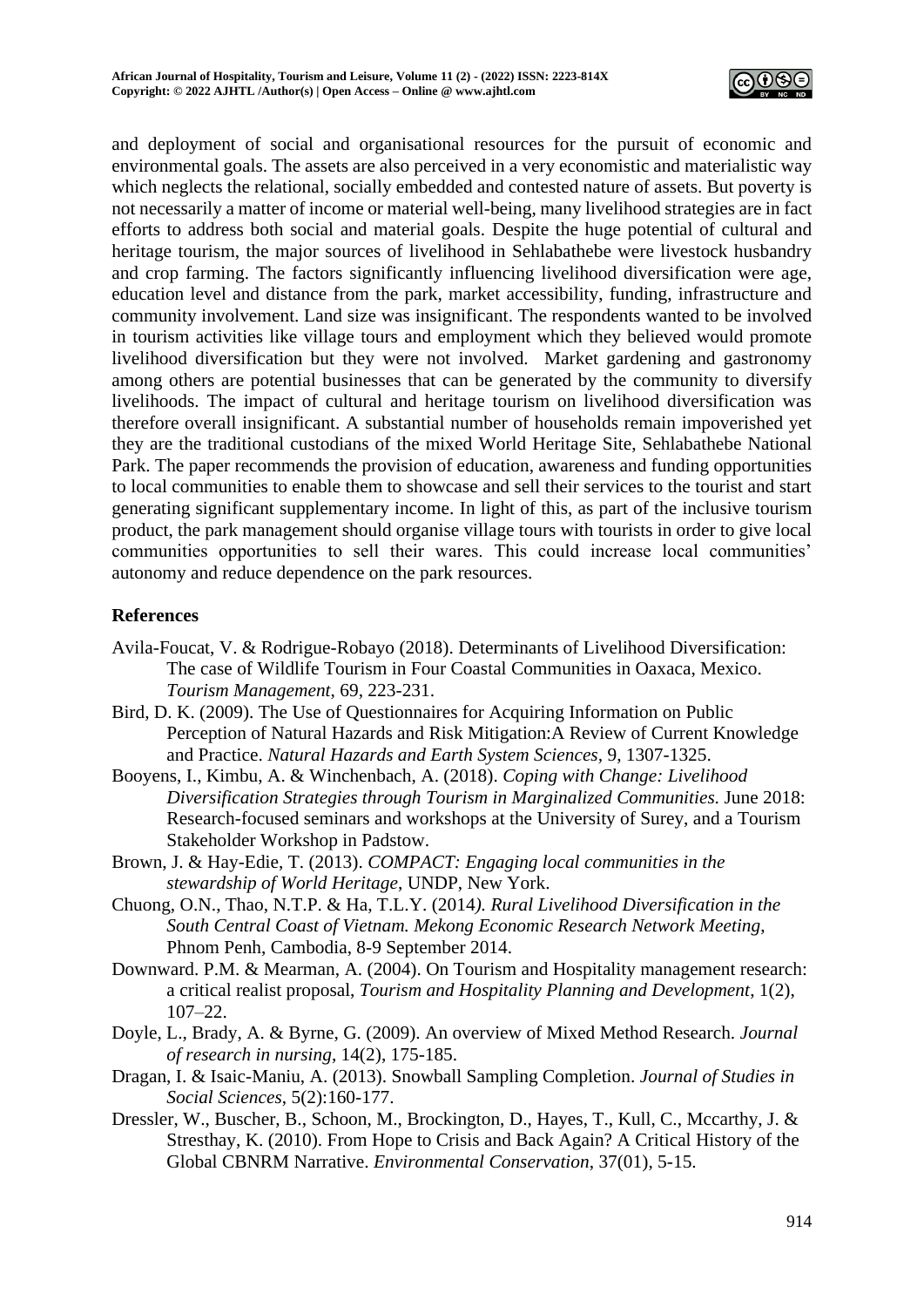

- Ellis, F. (2000). *Rural Livelihoods and Diversity in Developing Countries*. Oxford: University Press.
- Ellis, F. (2000). The Determinants of Rural Livelihood Diversification in Developing Countries. *JAES,* 51(2), 289-302.
- FAO, (2015). *Livelihood Diversification and Vulnerability to Poverty in Rural Malawi* by Solomon Asfaw, Nancy McCarthy, Andriana Paolantonio, Romina Cavatassi, Mulubihan Amare and Leslie Lipper. ESA Working Paper no 15-02, Rome.
- Gallaher, C.M. & WinklerPrins, A.M.G.A. (2015). Effective Use of MMs in African Livelihoods Research. *African Geographical Review*, 35(1), 83-93.
- Giampiccoli, A. & Kalis, J.H. (2012). Tourism, Food and Culture: Community-Based Tourism, Local Food and Community Development in Mpondoland. *Culture, Agriculture, Food and Environment*, 34(2), 101-123.
- Goodwin, H & Santilli, R. (2009). *Community-Based Tourism: a success?* ICRT Occasional Paper 2 gtz, Responsible Tourism. Available at: [http://www.andamandiscoveries.com/press/press-harold-goodwin.pdf.](http://www.andamandiscoveries.com/press/press-harold-goodwin.pdf) [Retrieved April 9 2020].
- Gumede, T.K. & Ezeuduji, I.O. (2021). Managing Heritage Tourism Brand in South Africa: A Synthesis of Literature. *African Journal of Hospitality, Tourism and Leisure*, 10(4), 1302-1320.
- Halcom, E. & Hickman, L. (2015). Mixed Methods Research. *Nursing standard: Promoting Excellence in Nursing Care*, 29(32), 41-47.
- Hussein, K & Nelson, J. (1998). Sustainable Livelihoods and Livelihood Diversification. IDS Working Paper 69, Brighton: IDS.
- Hyeoun-Ae, P. (2013). An Introduction to Logistic Regression: From Basic Concepts to Interpretation with Particular Attention to Nursing Domain. *J. Korean Acad. Nurs.,* 43(2):154-164.
- ICOMOS. (2013). Sehlabathebe (Lesotho) No.985bis, Technical Evaluation Report.
- IUCN. (2013). World Heritage Nomination-IUCN Technical Evaluation, Sehlabathebe National Park (Lesotho), Proposed Extension of Ukhahlamba Drakensburg Park (South Africa)-ID No.985bis.
- Jayaweera, I. (2010). *Livelihood and Diversification in Rural Coastal Communities: Dependence on Ecosystems Services and possibilities for Sustainable Enterprising in Zanzibar, Tanzania.* Master's thesis. Sweden: Stockholm University.
- Jelincic, D.A., Tisma, S., Senkic, M & Dodig, D. (2017). Public Private Partnership in Cultural Heritage Sector. *Transylvanian Review of Administrative Sciences*, 2017(Speicial Issue), p 74-89.
- Jugmohan, S., Spencer, J.P & Steyn, J. N. (2016). Local Natural and Nultural Heritage Assets and Community-Based Tourism: Challenges and Opportunities. *African Journal for Physical and Health Sciences*, 22(1:2):306-317.
- Kalolo, J. F. (2015). The Drive Towards Application of Pragmatic Perspective in Educational Research: Opportunities and Challenges. *Journal of studies in Education,* 5(1):150- 171.
- Khan, W., Tabassum, S & Ansari, S.A. (2017). Can Diversification of Livelihood Sources Increase Income of Farm Households? A case Study in Uttar Pradesh. *Agricultural Economics Research Review*, (30):27-34.
- Khatun, D & Roy, B.C. (2012). Rural Livelihood Diversification in West Bengal: Determinants and Constraints. *Agricultural Economics Research Review*, 25(1):115- 124.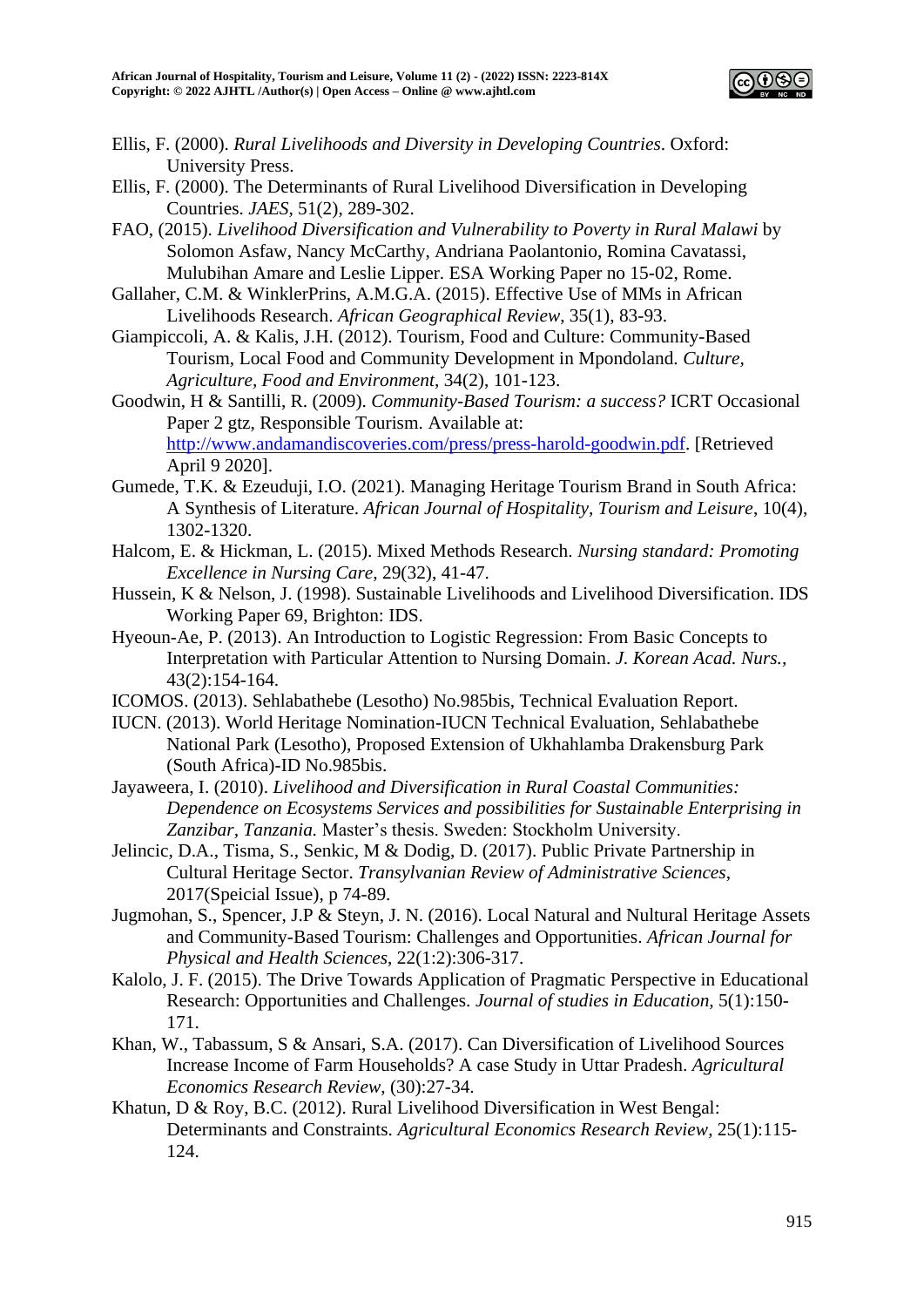

- Khatun, D & Roy, B.C. (2016). Rural Livelihood Diversification in West Bengal: Nature and Extent. *Agricultural Economics Research Review*, 29(2):183-190.
- Kimbu, Albert N.; Booyens, Irma; & Winchenback, Anke (2019) Coping with Change: Livelihood Diversification Through Tourism in Rural Coastal Communities," Critical Tourism Studies Proceedings: Vol. 2019, Article 46. Available at: [https://digitalcommons.library.tru.ca/ cts-proceedings/vol2019/iss1/46.](https://digitalcommons.library.tru.ca/%20cts-proceedings/vol2019/iss1/46) [Retrieved April 9 2020].
- Kingdom of Lesotho (2015). *Millennium Development Goals Status Report.* Ministry of Development and Planning. Lesotho.
- Kopij, G & Hoener, F. (2019). Flora of Sehlabathebe National Park, Lesotho. *Botanicheskiy Zhurnal*, TOM 104, (6):943-966.
- Kuuder, W.C. (2021). Tourism as a Pathway to Rural Livelihood Diversification: A Study of Mognori Ecovillage in the Savannah Region of Ghana. *Ghana Journal of Development Studies*, Vol. 18 (1) 49-71.
- Larsen, P. B., Pham, H & Pham, T. H. (2019). *Assessment of Public Private Partnerships at World Heritage Sites in Vietnam*, United Nations Educational, Scientific and Cultural Organisation, Technical Report, May 2019.
- Lenao, M., 2014. Rural tourism Development and Economic Diversification for Local Communities in Botswana: The Case of Lekhubu Island. *Nordia Geographical Publications*, 43(2): 53-53.
- Lepper, C.M & Goebel, J. S. (2010). Community-Based Natural Resource Management, Poverty Alleviation and Livelihood Diversification: A Case Study from Northern Botswana. *Development Southern Africa*, 27(5):726-739.
- Lesotho Bureau of Statistics, 2006. *2006 Lesotho Population and Housing Census- Village List*, Government of Lesotho, Maseru.
- Leu, C.T. (2019) Tourism as a Livelihood Diversification Strategy among Sámi Indigenous People in Northern Sweden, Acta Borealia, 36:(1): 75-92.
- Litheko, A. & Potgieter, M. (2021). Rural Community Perception of Tourism Development: A Strategic Tool in Rural Development. African Journal of Hospitality, Tourism and Leisure, 10(4):1452-1465.
- Loison, S. A. (2015). Rural Livelihood Diversification in Sub-Saharan Africa: A literature Review. *The Journal of Development Studies,* 51(9):1125-1138.
- Lusby, C & Eow, K. (2015). Tourism Development in a New Democracy: Residents' Perceptions of CBT in Mawlamyine, Myanmar. *Journal of Tourism and Recreation*,  $2(1):23-40.$
- Matiku , S., Zuwarimwe, J., & Tshipala, N. (2020) . Community-Driven Tourism Projects' Economic Contribution to Community Livelihoods - A Case of Makuleke Contractual Park Community Tourism Project. *Sustainability* 2020, (12): 8230.
- Mishra, P., Pandey, C. M., Singh, U., Keshri, A & Sabaretnam, M. (2019). Selection of Appropriate Statistical Methods for Data Analysis. *Annals of Cardiac Anaesthesia*, (22):297-301.
- Mishra, P., Pandey, G. M., Singh, U., Gupta, A Sahu, G & Keshiri, A. (2019). Descriptive Statistics and Normality Tests for Statistical Data. *Annals of Cardiac Anaesthesia*, (22):67-72.
- Morgan, D. L. (2007). Paradigms Lost and Pragmatism Regained: Methodological Implications of Combining Qualitative and Quantitative Methods. *Journal of Mixed Methods Research,* (1):48–76.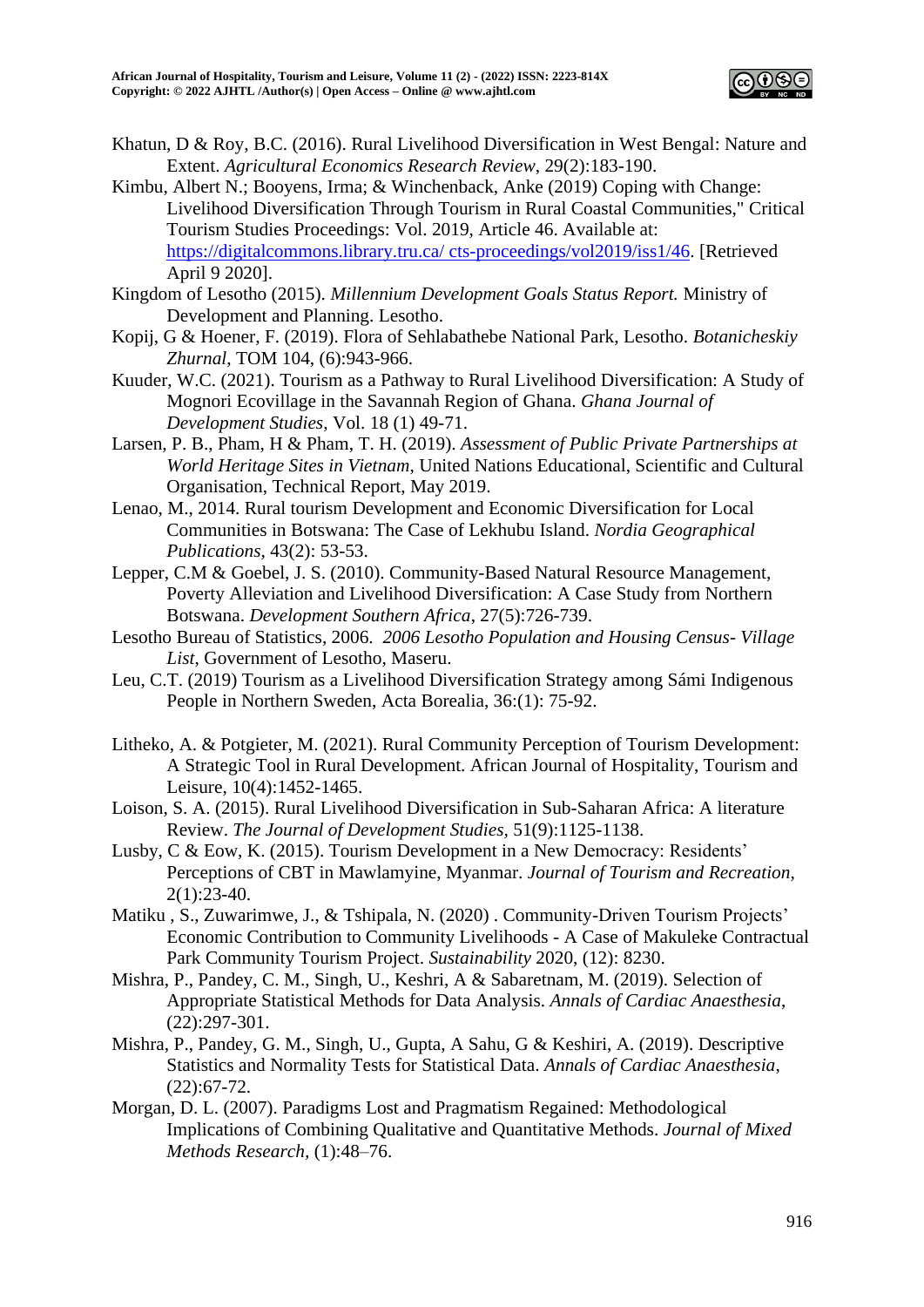

- Moshi, B. S. (2016). *Impacts of PAs on Local Livelihood: A Case study of Saadani National Park*. Master's thesis. Norway: Norwegian University of Science and Technology.
- MTEC, (2017). Maluti Drakensberg Park World Heritage Site COMPACT SITE Strategy. Sehlabathebe National Park. LESOTHO
- Ndlovu, N. (2016). The Management of Heritage Resources in the Maloti-Drakensberg Park, Lesotho-South Africa: Reflecting on the Benefits of World Heritage Status. *Southern African Humanities,* (28):103–17.
- Nguyen, T. D, Shih, M., Srivastava, D., Tirthapura, S & Xu, B. (2019). *Stratified Random Sampling from Streaming and Stored Data*. Proceedings of the 22 International Conference on Extending Database Technology (EDBT), March 26 - 29, 2019. Lisbon, Portugal,
- Ngwakwe, C. C & Mokgalong, N.M. (2016). Revenue and Conservation Implication of South African National Parks' Commercialisation. *Tourism,* 64(3):295-310.
- Nsom, A.K., Irma, B. & Anke, W. (2022). Livelihood Diversification Through Tourism: Identity, Well-being, and Potential in Rural Coastal Communities. *Tourism Review International*, 26 (1): 25 – 40.
- Nyathi, D., Beremauro, R., Takavarasha, T & Ndlovu, J. (2018). Diversification and Farm Household Welfare in Grasslands 'A' Farm, Kwekwe District, Zimbabwe. *Journal of Human Ecology*, 62(1-3):58-68.
- Olayiwola, O. O. (2013). Livelihood dDversification: A Concept Note on Marginal Farmers Driving Forces in Africa. *International Monthly Refereed Journal of Research in Management and Technology,* (2):28-34*.*
- Padilha, M.C.A & Hoff, N.D. (2011). Livelihood Diversification Strategy in Rural Properties: Water Resources Exploration in Rural Tourism Activity. *International Journal of Economics and Management Sciences.* 1(3): 49-59.
- Pansiri, J. (2005). Pragmatism: A methodological Approach to Researching Strategic Alliances in Tourism. *Tourism and Hospitality Planning & Development*, 2(3):191- 206.
- Rahut, D. B & Scharf, M. M. (2012). Livelihood Diversification Strategies in The Himalayas. *The Australian Journal of Agricultural and Resource Economics*, (56):558-582.
- Rallis, S. F. & Rossman, G. B. (2003). Mixed Methods in Evaluation Contexts*:* A Pragmatic Framework*.* In: Tashakkori, A. and Teddlie, C. (eds). *Handbook of Mixed Methods in Social and Behavioral Research*, (pp. 491–512). Thousand Oaks: Sage.
- Salmon, U. (2016). Making the Case for a MM design in a Bourdieusian Analysis of Family firms. *The Electronic Journal of Business Research Methods,* 14(2):135-146.
- Sammons, P., Siraj-Blatchford, I., Sylva, K., Melhuish, E., Taggard, B., & Elliot, K. (2005). Investigating the Effects of Pre-school Provision: Using Mixed Methods in the EPPE Research. *International Journal of Social Research Methods*, 8(3):207-224.
- Smith, W. J., Mistiaen, E., Guven, M. A. & Morojele, M. (2013). *Lesotho A Safety Net to End Extreme Poverty,* Discussion Paper No.1409. Africa Social Safety Net and Social Protection Assessment Series June 2013. The World Bank.
- Swain, S. K & Batabyal, D. (2016). Sustainable Livelihood and Its Diversification Through Community Based Ecotourism at Pichavaram and Surroundings: An Investigative Study. *South Asian Journal of Tourism and Heritage*, 9(2):83-97.
- Tashakkori, A. & Teddlie, C. (2003). The Past and Future of Mixed Methods Research: from Data Triangulation to Mixed Model Designs. In: Tashakkori, A. Teddlie, C. (eds). *Handbook of Mixed Methods in Social & Behavioral Research*. (pp 671–701). Thousand Oaks: Sage.